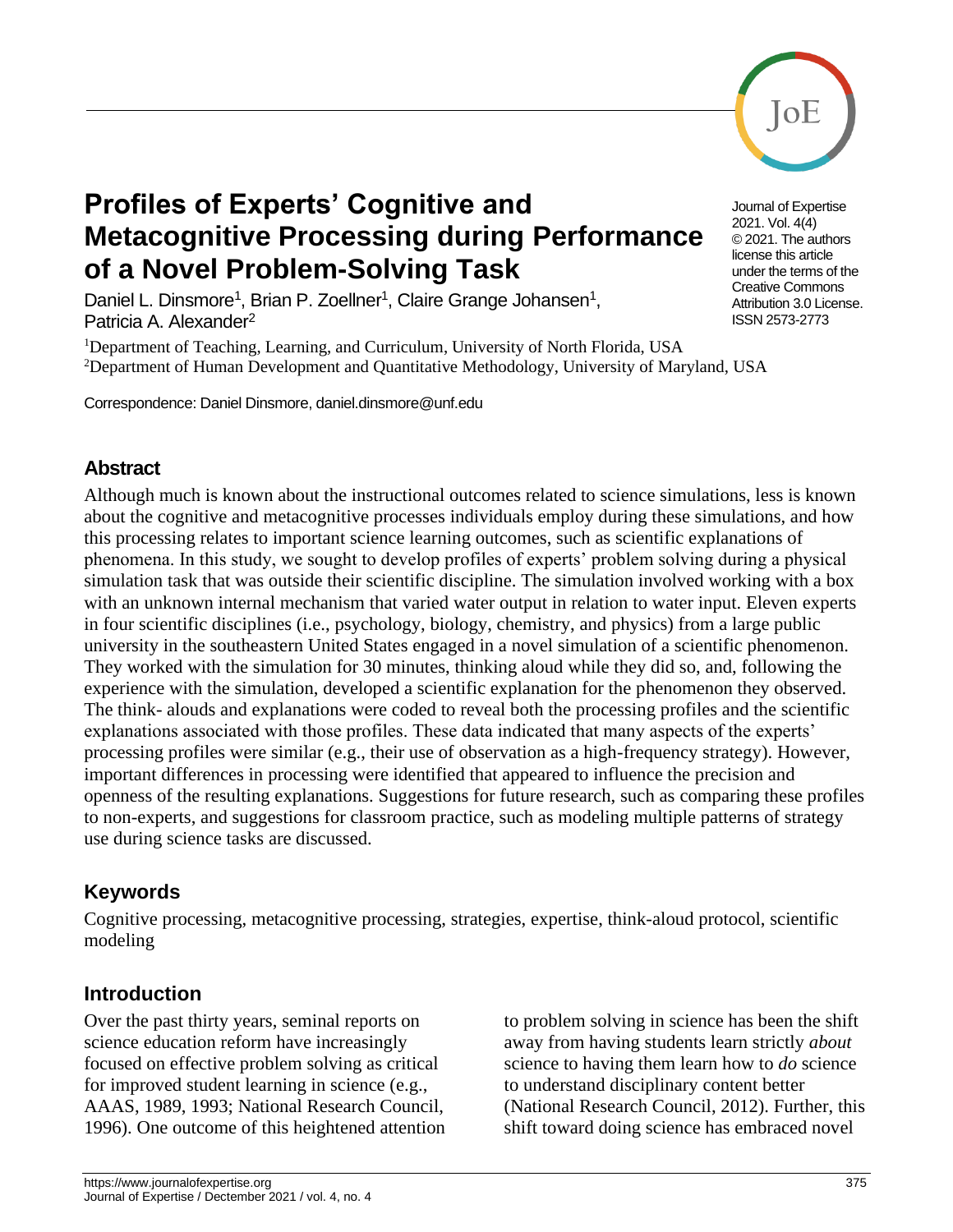and cognitively challenging problem-solving activities that require students to engage in the evidence-based thinking and reasoning aligned with actual scientific practice (National Research Council, 2005). These procedural approximations provide a conceptual framework for students to make meaning of the factual components of science. One category of challenging problem-solving activities entails the use of science simulations. These science simulations are intended to capture a scientific procedure in a novel way so as to motivate students and provoke the perceptive, analytic, strategic, and evaluative processes that are the hallmark of a scientific mind (NGSS Lead States, 2013).

At their most basic, science simulations are physical or computer renderings of phenomena that cannot be easily experienced directly, perhaps because of their magnitude, infrequency, inaccessibility, expense, or the dangers they pose (de Jong & Van Joolingen, 1998; Quellmalz et al., 2012). Although less common than computer simulations, physical simulations, like that employed in this study, provide learners the chance to be immersed in a challenging physical or social problem (e.g., hospital simulations) and educators or educational researchers the opportunity for close examination of learners' approaches to problem solving (Hollinshead & Yorke, 1981). This examination includes learners' analyses of the problem or system and the cognitive and metacognitive processes they manifest in response to their analyses. In this way, what is revealed about problem solvers during the simulation can then be used to enhance student performance in the future, to modify the instructional environment, or to ascertain the particular effects of the experience on science learning and performance (Lee et al., 2006; Scalise et al., 2011).

Despite the extensive literature on the instructional value of simulations (Scalise et al., 2011), less is known about the cognitive and metacognitive processing exhibited during these important science experiences or how those processes are reflected in the quality of the scientific solutions produced (Dinsmore &

Zoellner, 2018). There is certainly ample evidence that effective problem solving in science—as well as other domains— requires the orchestration of cognitive and metacognitive processes (e.g., analysis, regulation, and evaluation), particularly when the problem encountered is both novel and complex (Hofer, 2004; Kitchner, 1983). Yet what constitutes novelty and complexity does not solely reside in the features of the problem but depends as well on the expertise of the problem solver (Paletz et al., 2013). For those who are new to a field (i.e., in acclimation), many domain-specific problems that appear novel and complex would be viewed as more commonplace and relatively simple by more competent learners and certainly by those regarded as experts (Weisberg, 2006). Moreover, domain experts have repeatedly been found to display a breadth and depth of cognitive and metacognitive knowledge and strategies that those in acclimation or even competence do not display (e.g., Dinsmore et al., 2015; Sternberg, 1998; Veenman & Elshout, 1999).

Despite these advances in knowledge, what remains less understood about scientific simulations is how experts utilize their cognitive and metacognitive knowledge and strategies when engaged in a simulation activity that is outside their realm of expertise (Schraagen, 1993). Are these "intelligent novices"—to borrow Brown and Campione's description (1990)—able to draw on their extensive conceptual and procedural knowledge to facilitate performance? Or do they, as Voss (1987) contended, lose their performance edge when they are called upon to solve novel, outof-domain problems? These are precisely the questions we explored in this investigation.

A more complete understanding of how experts in a variety of scientific fields engage in adaptive and flexible problem solving outside their disciplinary home can prove invaluable to educators and educational researchers. The insights gained could be used to construct problem-solving profiles that would not emerge under other circumstances and build theory related to how experts in scientific disciplines use these cognitive and metacognitive process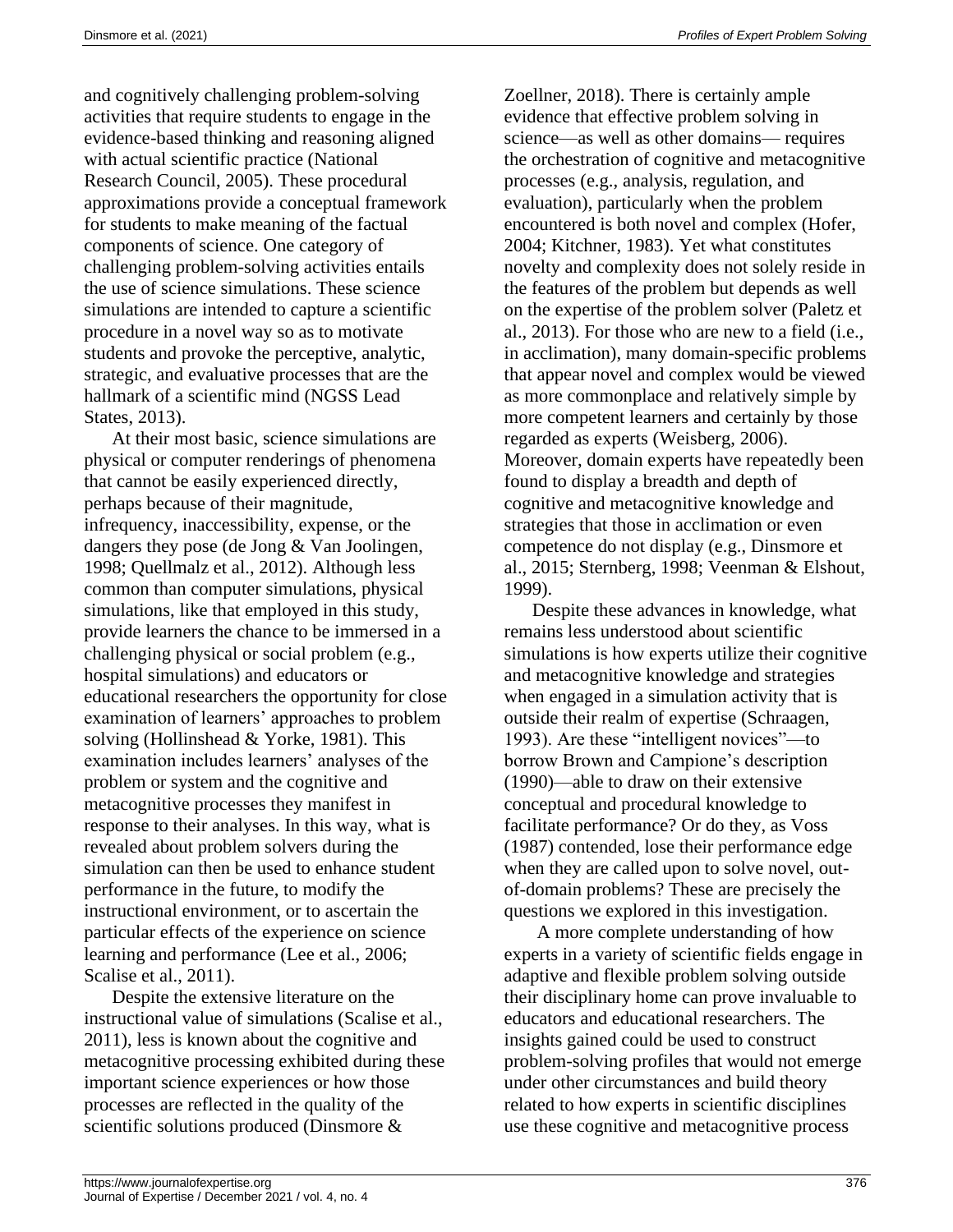as current theoretical guidance in these areas is lacking. Likewise, these profiles could serve as the basis for larger intervention studies or as guides for instructional programs intended to enhance the reasoning and problem solving of students in acclimation and competence after additional evidence is collected.

#### **The Theoretical Framework**

In order to construct meaningful profiles from experts' efforts to solve a novel science problem delivered by means of a physical simulation, our overall design and approach to data analysis was informed by the Model of Domain Learning or MDL (Alexander, 1997, 2004). Within this framework, expertise development is seen to unfold in three stages—acclimation, competence, and proficiency or expertise—each characterized by particular interrelations among subject-matter knowledge (domain and topic), strategic processing (surface-level and deepprocessing), and domain interest (individual and situational). In this study, the profiling of experts' approaches to solving a novel simulation task centered primarily on their display of surface-level and deep-processing cognitive and metacognitive strategies. According to Dinsmore & Alexander (2016), *surface-level strategies* can be defined as "those that pertain to initially encoding the problem at hand," whereas *deep-processing strategies*  "entail probing or transforming a given problem" (p. 214).

Within the MDL, problem solvers' reliance on surface and deep strategies is dependent on their stage of development. Those in acclimation, for example, have limited subjectmatter knowledge and the interests they show are rather fleeting and tied to features of the task or context. Consequently, in their efforts to work through a science simulation activity, we would expect these novices to rely heavily on surface-level strategies as they struggle to make sense of the task and attempt rather inelegantly to reach some solution. Learners who are competent within a domain, in contrast, would come to the simulation task with greater understanding of the scientific phenomenon being represented than those new to the domain.

By comparison, if those in the proficiency stage of the MDL were to undertake a science simulation activity in their field of expertise, we would expect these experts to move quickly toward solution. The reason for this expectation is that experts would come to the task with a well-honed mental model of the problem to guide their thinking and a depth of knowledge about the phenomenon being modeled. This problem-solving and content knowledge would then allow these experts to engage almost exclusively in deep analysis of how the simulation is capturing some underlying, albeit abstracted, scientific phenomenon. These experts would also be more perceptive and more practiced in data gathering and interpretation, more aware of how their work was progressing, more likely to reach a solution efficiently and effectively, and more capable of evaluating the viability of their proposed solution. They may even choose to consider alternative solutions as a way to test solution viability.

While the MDL is the central framework of this investigation, we do want to point out the MDL is congruent with other influential frameworks of expertise (Dinsmore & Dumas, in press). For instance, the framework by Feltovich and colleagues (e.g., Feltovich et al., 2006) posited that expertise is a long-term process gained through experience and practice. Thus, while we examine here what current practice looks like in this novel task, we should bear in mind that similarities and differences in problem solving as experts is part and parcel of their experiences through a wide variety of scientific practices— both inside and outside individuals' respective disciplines (e.g., biology versus psychology). The MDL can be further illustrative here, as we return to in the future directions section—along with frameworks such Feltovich and colleagues'—to point to further longitudinal investigations of the questions under study here.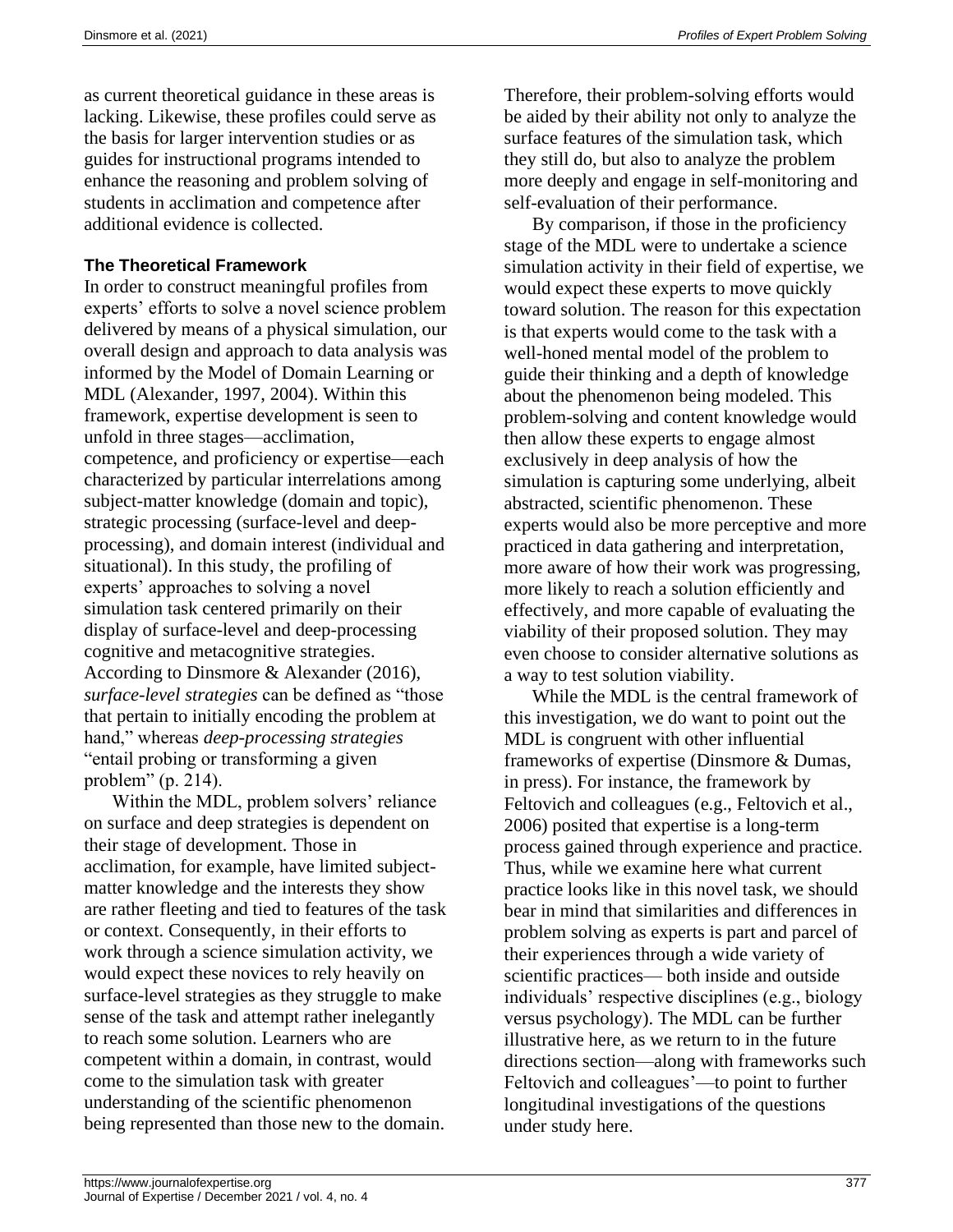So, what would be expected when experts in a scientific domain are asked to tackle a simulation problem that is *outside* their realm of expertise? Would these experts look more like competent learners, using both surface-level and deep-processing strategies, or would they be able to bootstrap their existing knowledge and problem-solving abilities to work effectively and efficiently at this novel task? These are the intriguing questions that framed the current investigation.

## **The Current Study**

In order to investigate experts' cognitive and metacognitive processing when working outside their specific area of expertise, we invited scientists from different fields (i.e., biology, chemistry, physics, and psychology) to participate in an *in-vitro* (i.e., laboratory) problem solving study (Dunbar & Blanchette, 2001; Klahr & Simon, 1999). Although the simulated problem used in this research represented a scientific phenomenon, it was one that was not central to these experts' fields, and it was represented in a novel way. This decision to conduct a laboratory study was made to allow us to observe these experts closely and to gather think-aloud data during task performance. The novel task expressly chosen for this study has been referred to as a "Black Box" simulation (Cartier et al., 2005) that poses a rather ill-structured problem in a manner meant to provoke scientific thinking and reasoning. The task is considered ill-structured because there is not a singular correct solution to the problem being represented and no one strategic path to solution (Simon, 1973). To make their internal processes available for scrutiny, the experts were asked to think aloud during task performance, and their verbalization was recorded and transcribed. In addition to those think-aloud data, we measured their science knowledge and science interest before the task and evaluated the quality of the explanations of the scientific phenomena they generated to fit the data they recorded during the simulation. We used these data to address the following questions:

1. What problem-solving profiles, based on

the frequency and form of strategy use, emerge for experts solving a novel simulation task that is outside their area of expertise?

2. To what extent are the resulting profiles related to the quality of the explanations experts generated as explanations for the simulation data they recorded and the underlying scientific phenemona?

# **Method**

#### **Participants**

Eleven university faculty members regarded as experts in several physical, natural, and social science domains were recruited from a midsized public university in the southeastern United States. All participants had received doctoral degrees in their respective disciplines—Biology  $(n = 3)$ , Chemistry  $(n = 3)$ , Physics  $(n = 1)$ , and Psychology  $(n = 3)$ —and they ranged in age from 36 to 56 years of age  $(M = 44.09, SD = 6.59)$ . This sample was relatively gender balanced (55% male; 45% female), although predominantly Caucasian (82%). This gender and racial breakdown was reflective of the faculty demographics in these disciplines for this particular university.

These experts were chosen to represent disciplines which would have expertise in explaining scientific phenomena (e.g., interpreting data, building hypotheses). While the physical system in the Black Box described below— may be more familiar to those in the physical sciences than the social and life sciences, this task was assumed to be novel as none of these participants' research areas incorporated the movement of water through a system. This expertise would be more typical of faculty in the College of Engineering at this university. They were not included as this would likely not be a novel task for them.

#### **Apparatus and Research Task**

The problem-solving task selected for this study consisted of manipulating an unfamiliar simulator of a physical phenomenon. Specifically, the simulation consisted of a Black Box activity co-developed by researchers at the University of Wisconsin-Madison and teachers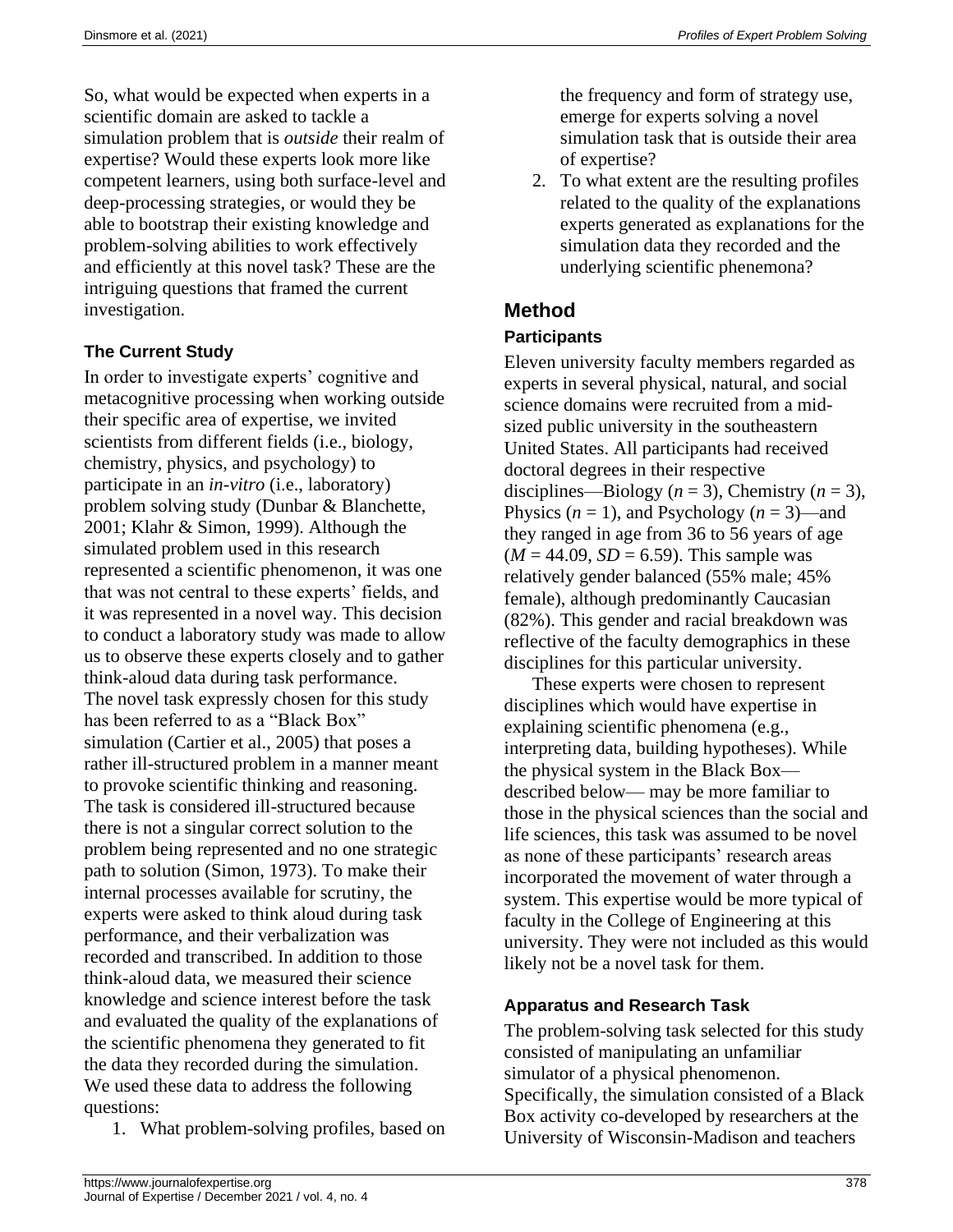at Monona Grove High School in Wisconsin (Cartier et al., 2005). The Black Box (Figure 1) consists of a funnel at the top of a box and an output tube at the bottom of the box, both of which are visible. Covered by the outer shell of the Black Box, and therefore not visible to the problem solver, are mechanical components that regulate how the water moves through the box. Importantly, there are water repositories and mechanisms within the box that do not allow the water input and output to occur in a 1:1 ratio. These mechanisms are arranged in a vertical series from top to bottom in the box with tubes for water flow connecting these mechanisms.

For example, when 100mL are poured into the funnel, 200mL may come out of the tube. On another trial that same 100mL input may result in no water coming out of the tube. To allow participants to experiment with input-output ratios, graduated cylinders for measuring water input and output were provided. Specifically, these vessels consisted of the following: two 1000mL beakers graduated every 50mL, a 1000mL cylinder graduated every 20mL, a 500mL cylinder graduated every 10mL, and a 50mL cylinder graduated every 1mL.



**Figure 1.** The Black Box apparatus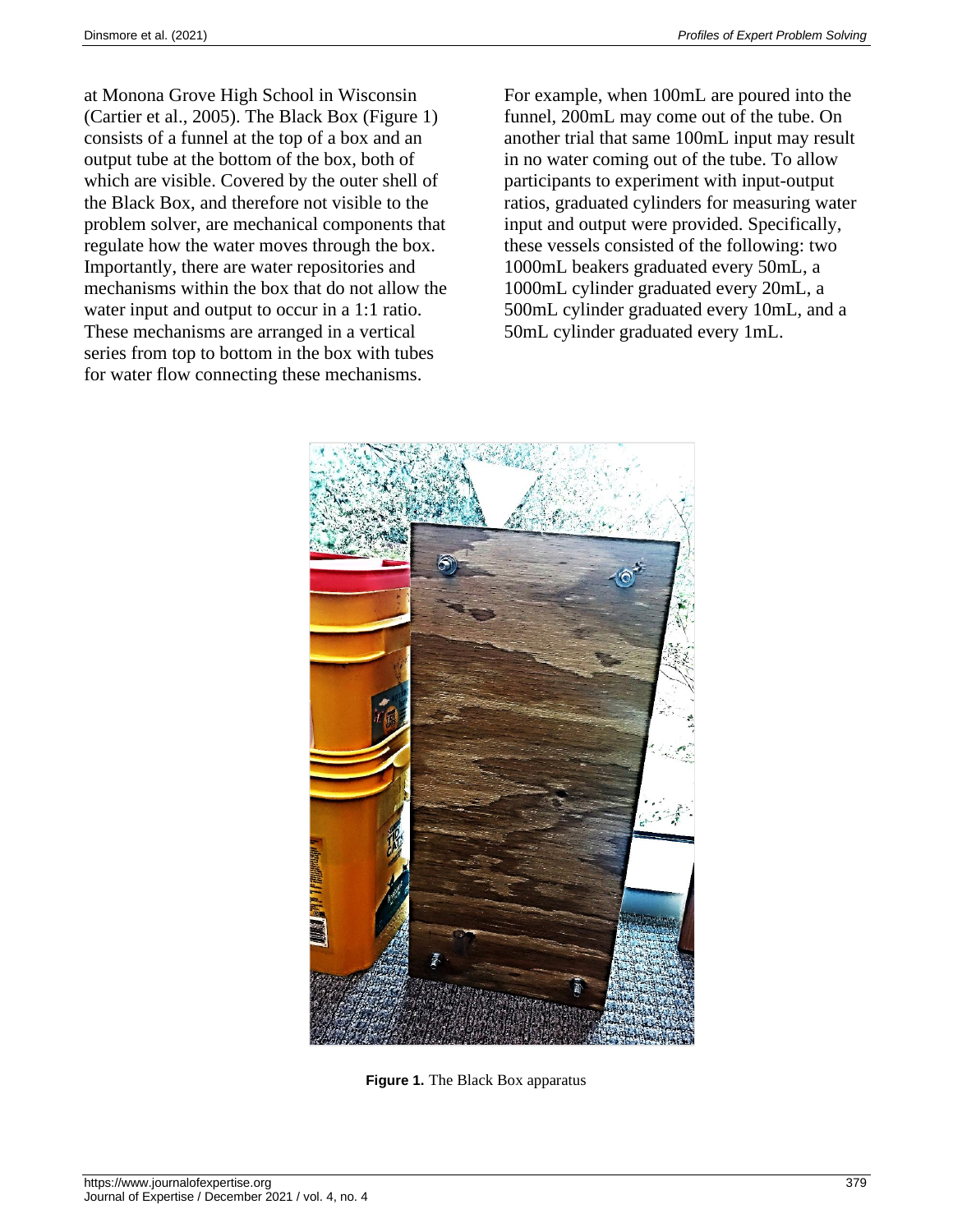## **A Priori Measures**

In this study, participants' science knowledge and interest were measured *a priori*.

## **Knowledge About Scientific Model Building**

For this investigation, we used a measure of knowledge about developing scientific explanations and model building (e.g., generating hypotheses, interpreting data) as confirming evidence for our designation of participants as experts in various science domains. This measure was developed from previous descriptions of scientific model building and explanations of scientific phenemona (Lederman et al., 2002), a document that captures the scientific processes closely aligned with the simulation task described below.

These items were constructed and scored using a graduated response model (Alexander et al., 1998). The graduated response model consisted of four levels: an in-domain correct response (4 points), an in-domain incorrect response (2 points), and out-of-domain incorrect response (1 point), and a "folk" answer in which someone without domain expertise could be easily fooled (0 points). A sample item from this measure was as follows:

> Natural phenomena can be understood through the following:

- a. observable stimuli
- b. two-page research articles
- c. common language
- d. data patterns

For this sample item, *d* was the correct indomain (scientific reasoning and explanation) option, and *a* the incorrect in-domain (scientific reasoning and explanation) option. Option *b* represented the out-of-domain (i.e., not scientific reasoning and explanation) distractor, while *c* was the pedestrian or everyday distractor. Thus, total scores on the prior knowledge test could range from 0 to 44. However, rather than report total scores, we calculated the average score per item for each participant. This average is more interpretable as it gives us a value which represents their typical response, whether the average is closer

to 4, which would represent someone typically choosing the correct in-domain responses, or an average score closer to 1, which would indicate someone typically choosing the incorrect out-ofdomain response. These averages could range from 0 (i.e., choosing all everyday distractors) to 4 (choosing all correct in-domain responses).

As per our expectations, the performance of the 11 experts participating in this study was consistently high, approaching ceiling effect. Specifically, the average score for participants on these items was  $3.27$  (*SD* = .22). Additionally, scores for each of the disciplines were relatively consistent for biology (*M* = 3.25), chemistry (*M* = 3.12), physics (*M* = 3.45), and psychology  $(M = 3.39)$ . The reliability of the science knowledge measure could not be ascertained by conventional means, due to the small and select sample. However, given that all item difficulties were near ceiling, it would appear to support the contention that these were experts in science.

## **Science Interest**

As in prior investigations involving competent or more expert participants (Alexander et al., 2004; Fountain, 2017; Jetton, 2018), we chose to use a measure of *enacted* versus *professed* interest. By enacted interest, we are referring to participants' reports of their involvement in domain-related activities over a given timeframe. This approach to interest assessment stands in contrast to mere expressions of potential interest common in the literature. The rationale for such a procedure is that individuals personally invested in a specific field of study will naturally be engaged in activities aligned with that field.

For this study, participants' personal interest in science was measured by means of a 10-item measure documenting their engagement in scientific activities (e.g., "writing about scientific topics for scholarly journals"). Participants responded to these items on a 100 point visual analog scale from "never" to "very frequently." We averaged across the 10 items for a maximum science interest score of 100. The reliability of this interest measure was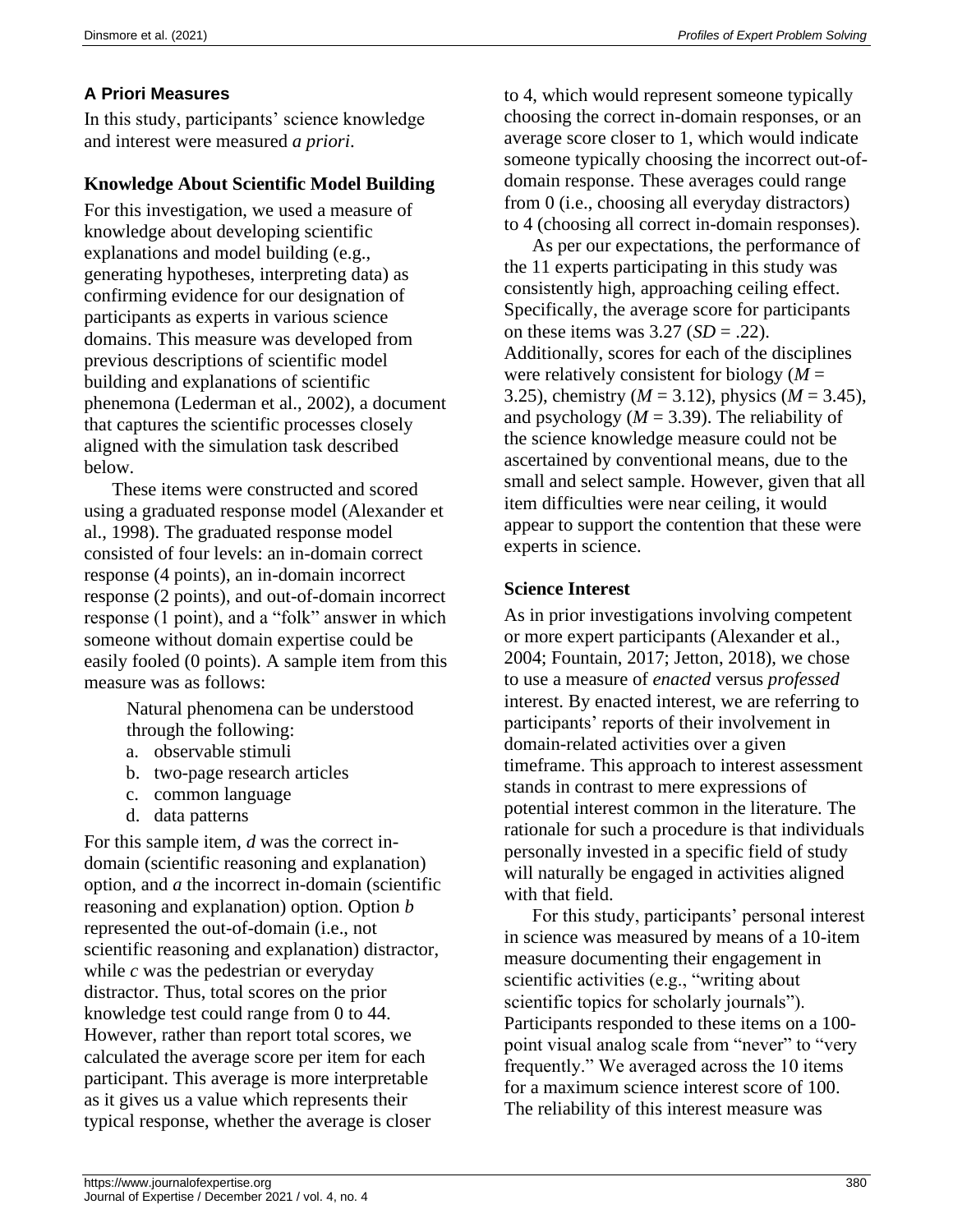found to be good for experimental purposes ( $\alpha$  = .81).

Again, in keeping with the designation of participants as experts in science domains, the mean for this measure was relatively high  $(M =$ 68.34;  $SD = 14.22$ ), with scores ranging from 46.40 to 89.50. Interestingly, differences in reported interest were found for the four science domains represented in this study: Biology (*M* = 62.43), Chemistry (*M* = 75.66), Physics (*M* = 67.27), and Psychology (*M* = 67.27). However, the small and select sample precluded any statistical analysis of those differences.

#### **Think-Aloud Protocols**

As a means of gathering evidence of their cognitive and metacognitive processing, participants engaged in think-alouds during task performance that were audio and video recorded. Specifically, the experts were directed as follows:

> First, we have supplied pencil and paper for you to take any notes as you work on the simulator. Second, while you're engaged in the simulator, we would like you to say out loud anything you are thinking or doing as you engage in the simulation and develop your model. There are no right or wrong things to say here, just say whatever is going through your head as you work. If you are quiet for a period of time, I'll ask you to say what you're thinking. Do you have any questions?

The audio files were then transcribed by the third author. A subsample of the transcriptions was coded by the first author using an existing coding scheme of cognitive and metacognitive processes used during simulations (Dinsmore & Zoellner, 2018) with acceptable interrater reliability similar to previous studies  $(k = .48)$ .

Since the simulation in the previous study was web-based and this study was the manipulation of a physical simulation, several modifications to the existing scheme were made. For one, the physical simulation had a

temporal aspect to it, in that the water that was part of the procedure took time to enter and then leave the Black Box. Therefore, an *Observing* code was added to capture participants' attention to the time element. For another, the code for *Using a Text Feature* was dropped since the physical simulation did not contain any text-based information.

Descriptions of the cognitive and metacognitive codes, along with examples, are included in Table 1 (cognitive) and Table 2 (metacognitive). The cognitive processing variables are broken down further into those that are *surface level* versus those that are *deep level*. For example, observing (i.e., restating the conditions or findings about a particular trial) is a surface-level process since it pertains to encoding aspects of the problem. Interpretation/elaboration (i.e., deciphering or expanding on the results of a trial or trials) is a deep-level process since it pertains to transforming the problem using the participant's own prior knowledge or experiences to do so.

The metacognitive processes are broken down into three codes (metacognitive knowledge, metacognitive experiences, and goals) in line with Flavell's (1979) metacognition framework. These processes monitor and control the cognitive processes described previously. For instance, metacognitive experiences (i.e., cognitive or affective experience that pertains to a mental operation) are monitoring processes used to determine whether or not the participant's current cognitive processes are sufficient to solve the problem.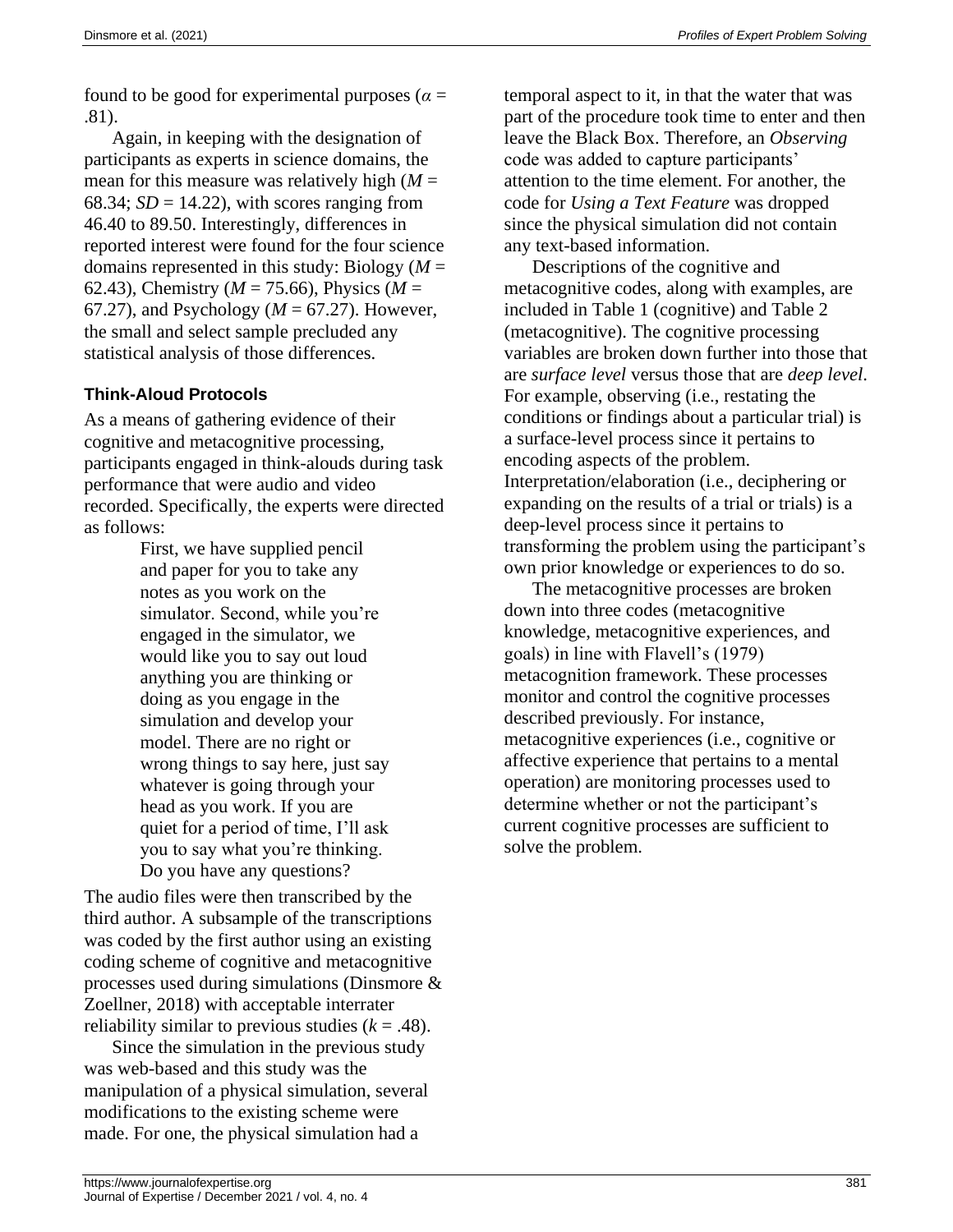**Table 1.** Coding for Cognitive Strategies

| Code                                | Code Description                                                                             | Example                                                                                                                                         |
|-------------------------------------|----------------------------------------------------------------------------------------------|-------------------------------------------------------------------------------------------------------------------------------------------------|
| <b>Surface Level Processes</b>      |                                                                                              |                                                                                                                                                 |
| Control of Variables (CV)           | Changing an input variable to see<br>what happens to an output variable                      | I'm pouring in 50mL and seeing what comes out.                                                                                                  |
| Rerunning/repeating (RR)            | Running an identical trial in the<br>simulation again                                        | Okay, well let's try that same thing again.                                                                                                     |
| Observing (OB)                      | Restating the conditions or<br>findings about a particular trial                             | Still nothing coming out of the box.                                                                                                            |
| <b>Deep Level Processes</b>         |                                                                                              |                                                                                                                                                 |
| Cued History (CH)                   | Attempting to change output<br>variable(s) to some degree by<br>manipulating input variables | Okay, so my hypothesis is that there is a reservoir<br>in there, so if I inundate it with water, I should be<br>able to overflow the reservoir. |
| Predicting (P)                      | Guessing the result of a particular<br>trial                                                 | 200mL should come out this time.                                                                                                                |
| Questioning $(Q)$                   | Asking a question                                                                            | I wonder if there is deception involved with this<br>simulation?                                                                                |
| Arguing $(A)$                       | Arguing with a particular<br>parameter or result                                             | That shouldn't happen that way.                                                                                                                 |
| Global Restatement (RG)             | Summarizing the results of<br>multiple trials                                                | I put 600 in and got 450 out, then I put 200 in and<br>got 300 out. So that's 800 in and 750 out total.                                         |
| Interpreting or Elaborating<br>(IE) | Deciphering or expanding on the<br>results of a trial or trials                              | The results of these trials seem odd so there is<br>always a chance that the tube and the funnel are<br>not connected.                          |

**Table 2.** Coding for Metacognitive Strategies

| Code                                 | Code Description                                                                                             | Example(s)                                                           |
|--------------------------------------|--------------------------------------------------------------------------------------------------------------|----------------------------------------------------------------------|
| Metacognitive<br>Knowledge<br>(MK)   | Knowledge or beliefs that<br>affect the course of mental<br>operations about a person,<br>task, or strategy. | I don't know anything about this.                                    |
| Metacognitive<br>Experiences<br>(ME) | Cognitive or affective<br>experience that pertains to a<br>mental operation.                                 | I'm currently trying to better understand what is going on in there. |
| Goals $(G)$                          | Setting a cognitive goal.                                                                                    | I want to figure out what is happening inside this box.              |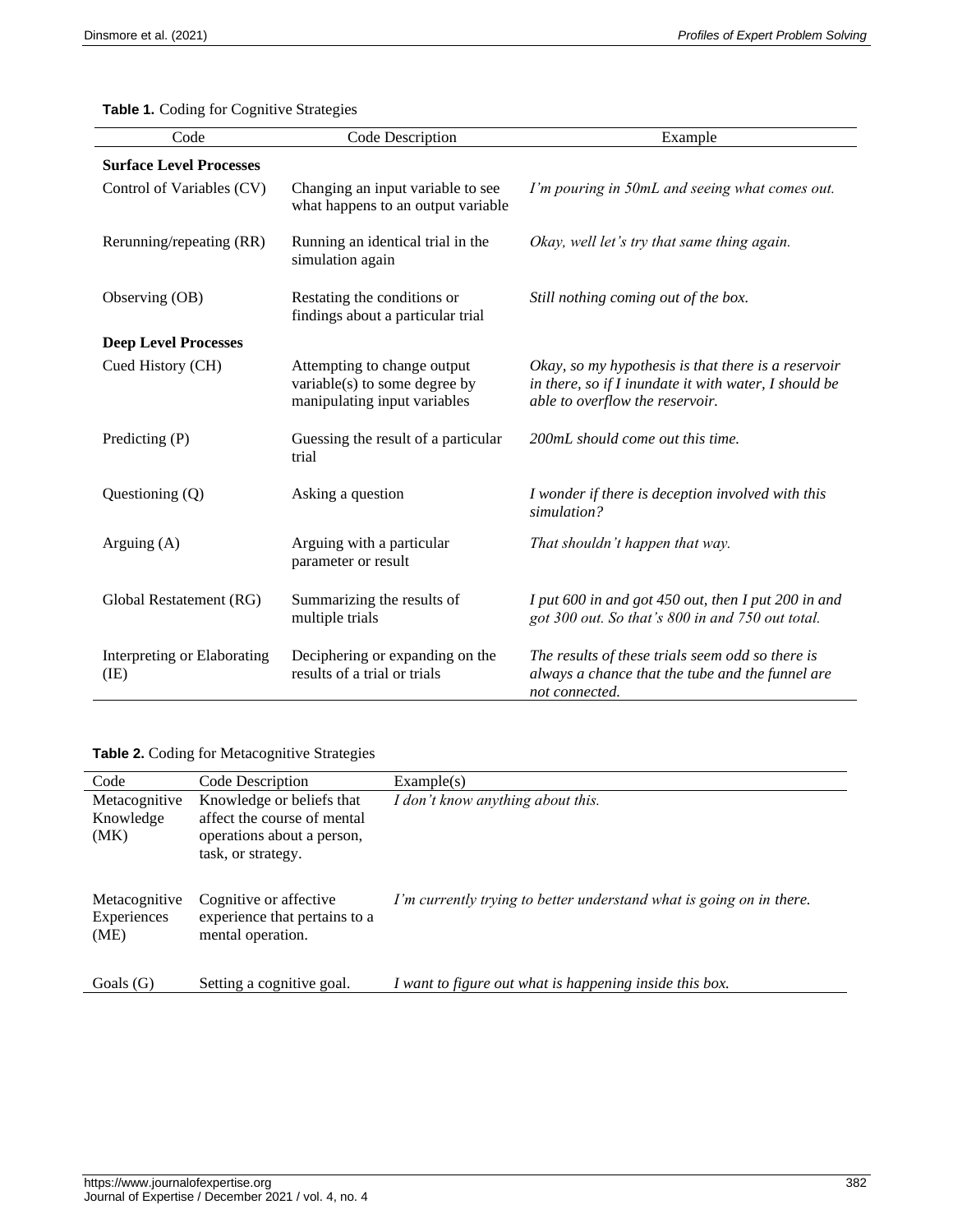#### **Scientific Explanations of the Simulated Phenomena**

The principal outcome measure in this study was the explanations the experts constructed that would accounted for the data gathered during the Black Box simulation task. To externalize these experts' mental models, they were supplied with paper and pencil and instructed as follows:

> Record your theoretical model that explains the data generated from the simulator using either drawings and/or prose. You may transfer any information from your notes from the simulation if you wish.

While the experts were given whatever time they required to complete their final model, they all finished within approximately 5 minutes.

The resulting explanations were coded along two dimensions, precision and openness. These dimensions were derived from the empirical, yet tentative components of Lederman et al.'s (2002) framework for the nature of science and Cartier et al.'s (2005) focus on observed data patterns helping form and evaluate a scientific explanation. *Precision* refers to the degree to which the explanation or prediction in the theoretical model either matched the mechanism inside the Black Box or would be a precise description based on the data they collected. For example, Participant 6 described their model with precision that drew on their data. In explaining their model, they stated the following: "There is capacity for approximately 600 milliliters of water to be added before it triggers the overflow mechanism." This contrasts with a less precise model described by Participant 4: "Water goes in the top and sometimes comes out the bottom." While correct in an overall sense, this participant did not connect the data they observed to their explanation in a specific way.

*Openness* refers to the degree to which these experts presented one or multiple explanations to describe the phenomenon or evidence as to whether they thought multiple models were possible. The data generated from the task would allow for multiple representations of the scientific phenomena to be explained. Given the possibility for multiple explanations to fit the data they recorded, we evaluated their willingness to consider alternative explanations of the scientific phenomena. For example, Participant 6 developed a precise model (as described previously) but was still open to the need for more detail: "I am still not sure if containers tip to overflow or how much water starts in the box." Participant 8 described their model with certainty through statements such as, "Any water above 800 milliliters triggers drainage of the whole system, including the holding tank." There was little discussion of a need to run more trials or the uncertainty of their findings when describing their model.

The first and second authors coded these explanations by creating scales for both precision and openness. Precision was coded on a number line continuum (using inches to represent the preciseness of each explanation) from *imprecise* to *precise* where total imprecision would represent an explanation of the phenomena that could not possibly accurately represent the data generated; total precision would represent the phenomena in the Black Box exactly. *Openness* was coded in the same manner, from *closed* to *open,* where totally closed would represent an explanation that considered only one possible explanation and no allowance for other interpretations while totally open would represent an explanation that provided multiple possible explanations and the allowance for additional interpretations.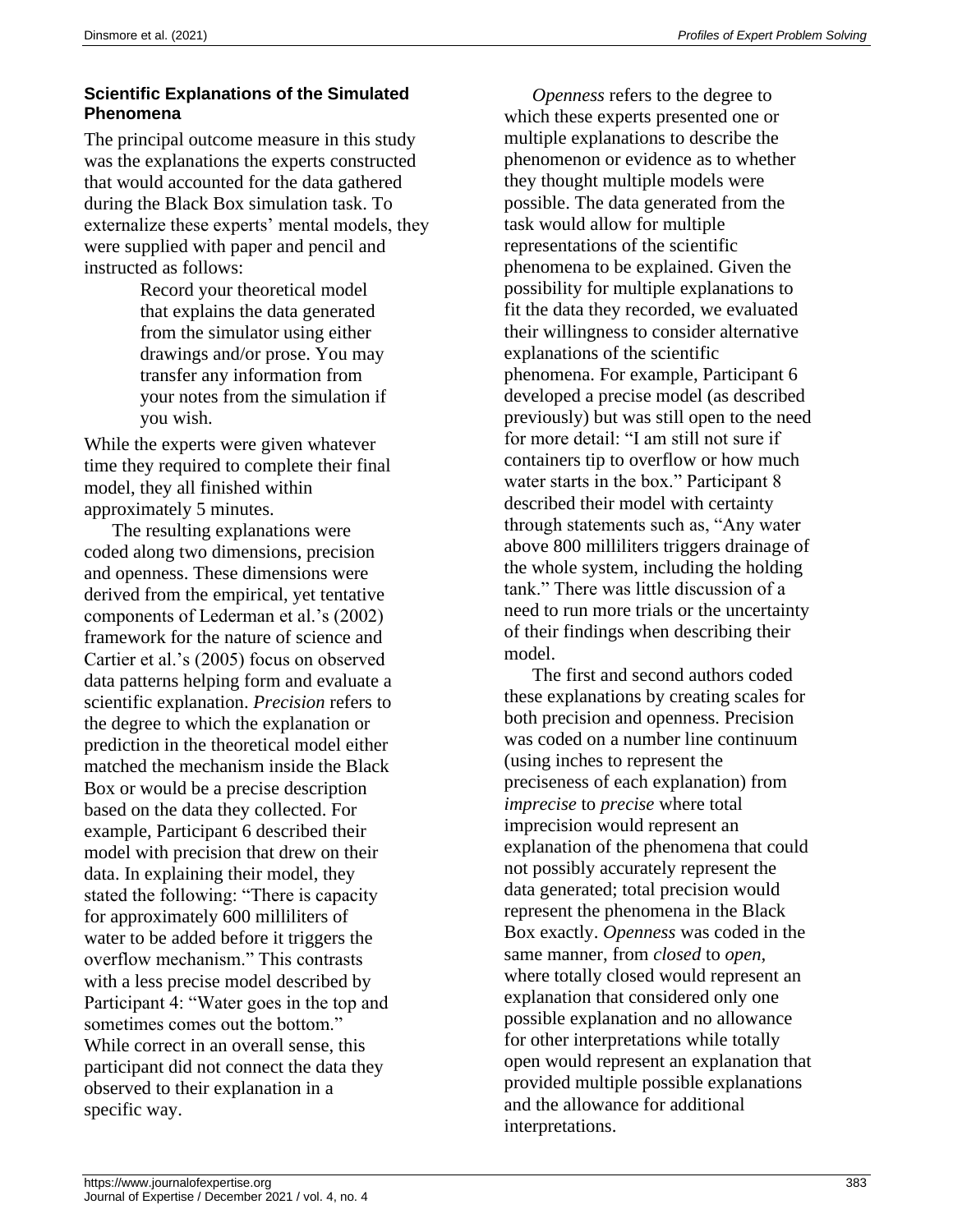Since these experts were expected to produce quality scientific explanations, scores on those explanations, with regard to precision as well as to openness, are relative to this expert sample with lower scores not meant to imply that they would be low relative to participants in acclimation or competence.

#### **Procedures**

Experts who participated in this study were recruited via email from the faculty of selected departments within the university. Those willing to participate were scheduled for a time to come to the lab where the apparatus was set up. After completing consent forms, the experts completed the demographics, science knowledge, and science interest measures online. They were then asked to engage with the simulator for up to 30 minutes and told that they could interact with the Black Box in any way they wanted as long as they did not reposition or open it. They were given scratch paper and a pencil with which to take notes. We gave the experts a five-minute and two-minute warning if needed. After the 30 minutes or when they signaled termination, the experts were asked to generate the explanatory scientific explanation for the physical occurrence they had observed in the simulation task.

#### **Analyses**

Because the purpose of this study was to describe expert processing patterns in a novel, simulated task, we relied on descriptive data (both quantitative and qualitative) to accomplish this goal. Specifically, we tracked the trend in both the quantity of processes used (i.e., *how often* they were used) as well as their conditional use (i.e., *when* they were used), since multiple aspects of strategy use have been shown to predict problem-solving outcomes more closely (Dinsmore, 2017). These data are represented in Gantt-type charts (all 11 participants' strategy profiles are presented in Appendix A). *Frequency* of use is indicated by the *darkness* of the bars for each process, with darker bars representing *more* frequent use of that process. The mean and standard deviations

for each process are also indicated in these charts. Specifically, the mid-point of each line marks the mean, whereas the left and right endpoints represent one standard deviation below and above the mean, respectively.

To examine when experts employed these processes during the simulation we calculated when that particular process occurred relative to all other processes employed. We did this by assigning a number to each process in the order it was used (i.e., the first process was assigned a "1", the second process was assigned a "2", and so on). Then for each process that number was divided by the total number of processes used. Thus, the first process used was a number slightly above 0 and the last process used was 1. The median process would be assigned a number around 0.5. For each process both the average and standard deviation of these values were calculated. In the Gantt charts, *when* strategies were employed is represented by *the horizontal positioning* of the bars corresponding to each process. The farther to the left the bar is positioned, the earlier the process was used. Conversely, the farther to the right the bar is positioned, the later the process was used.

# **Results and Discussion Expertise Confirmation**

Our goal in this investigation was to examine the problem-solving profiles of experts manifest from cognitive and metacognitive processing data gathered as they verbalized their thinking and behaviors during the performance of a novel simulation tasks that fell outside their particular domains of expertise. Although the focus of this investigation is squarely on the strategic component of the MDL, we want to acknowledge participants' performance on the other key dimensions of that model—subjectmatter knowledge and personal interest. In this investigation, the eleven participants displayed a near-ceiling level of science knowledge and strong evidence of involvement in science activities (Table 3). Both these outcomes serve as corroboration that these individuals are rightfully situated in the proficiency/expertise stage of the MDL.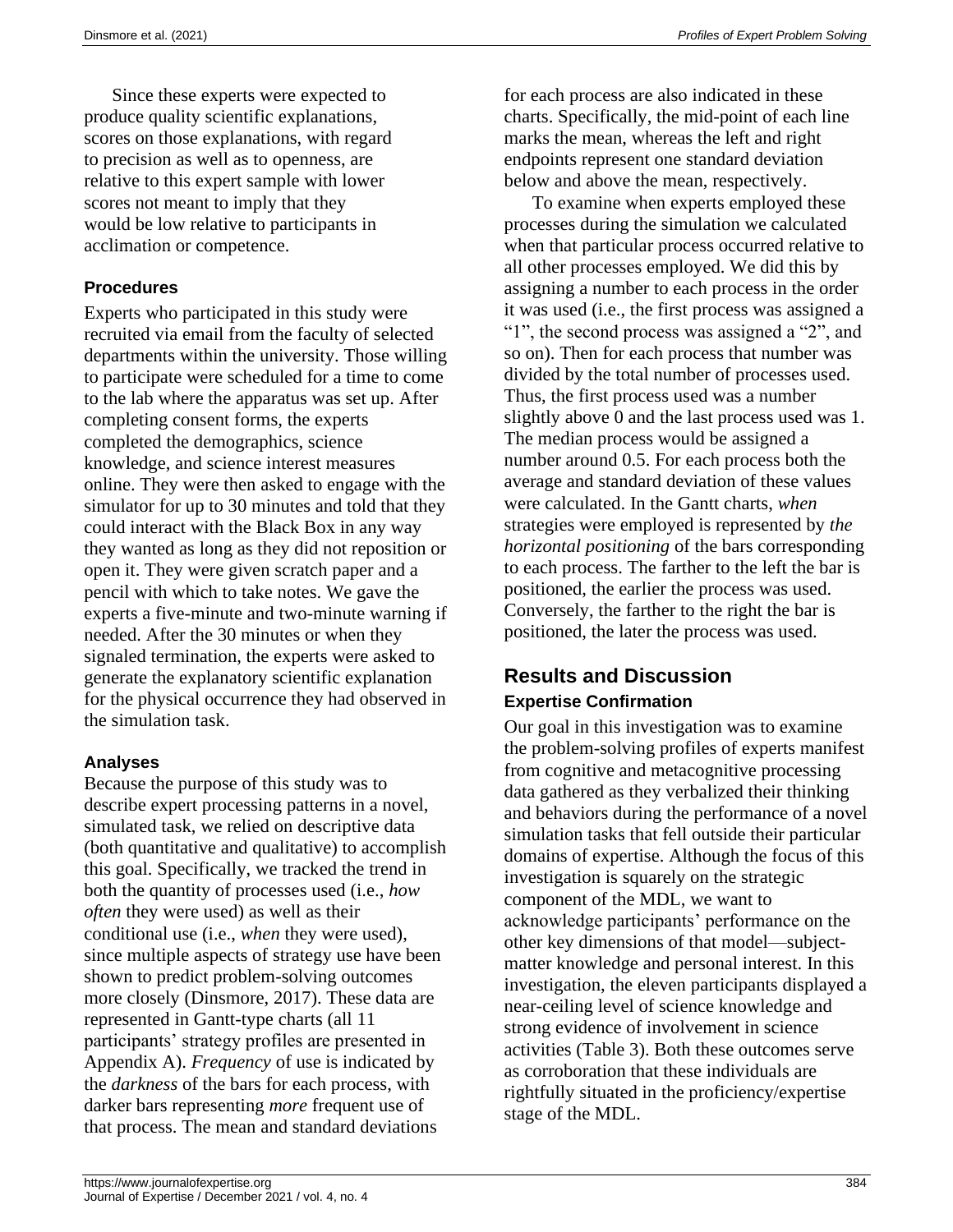| Participant# | Mean Knowledge Score | <b>Mean Interest Score</b> |
|--------------|----------------------|----------------------------|
|              | 3.64                 | 58.50                      |
| 2            | 3.45                 | 89.50                      |
| 3            | 3.36                 | 46.40                      |
| 4            | 3.18                 | 61.67                      |
| 5            | 3.18                 | 51.40                      |
| 6            | 3.00                 |                            |
|              | 3.36                 | 81.90                      |
| 8            | 2.91                 | 84.30                      |
| 9            | 3.45                 | 67.00                      |
| 10           | 3.09                 | 69.89                      |
| 11           | 3.36                 | 72.80                      |

**Table 3.** Participants' Knowledge and Interest Scores

| <b>Table 4.</b> Frequencies of the Percentage of Cognitive and Metacognitive |  |
|------------------------------------------------------------------------------|--|
| Processes Employed                                                           |  |

|                            | Average $(\%)$ | Standard Deviation (%) |
|----------------------------|----------------|------------------------|
| Control of Variables       | 4.38           | 4.11                   |
| Repeating/Rerunning        | 9.52           | 3.78                   |
| Observation                | 23.36          | 5.51                   |
| <b>Cued History</b>        | 5.98           | 4.24                   |
| Predicting                 | 3.30           | 3.01                   |
| Questioning                | 4.81           | 4.02                   |
| Arguing                    | 0              | $\theta$               |
| <b>Global Restatements</b> | 9.49           | 2.91                   |
| Interpreting/Elaborating   | 22.06          | 6.12                   |
| Metacognitive Knowledge    | 2.84           | 2.37                   |
| Metacognitive Experience   | 8.01           | 2.93                   |
| Goals                      | 5.73           | 3.90                   |

#### **Frequency of Scientific Strategy Use**

The time that these experts interacted with the simulator task was between 9 to 30 minutes. While only one participant completed the task in 9 minutes, the ten other participants took between 27 and 30 minutes to finish. During the period they were engaged with the simulation task, the total number of cognitive and metacognitive processes identified in the think-aloud data for the experts ranged from 33 to 125. Since the total processes these experts reported differed so significantly, we report differences in the frequency of processing by percentage and use standards deviations to represent when these processes were employed. This was done by dividing the frequency by which the participant employed a particular process

divided by the total number of processes they employed. For instance, Participant 10 employed a total of 125 processes and employed the *observing* process 30 times, meaning that they employed the *observing* process 24% of the time. For the sample then an average percent of frequency of employment was calculated by averaging these percentages across the sample and the sample standard deviation by calculating the square root of the average deviation from the mean. Table 4 displays the percentages and standards deviations of the frequencies of each cognitive and metacognitive process described in Tables 1 and 2. These data are also presented graphically in Figure 2.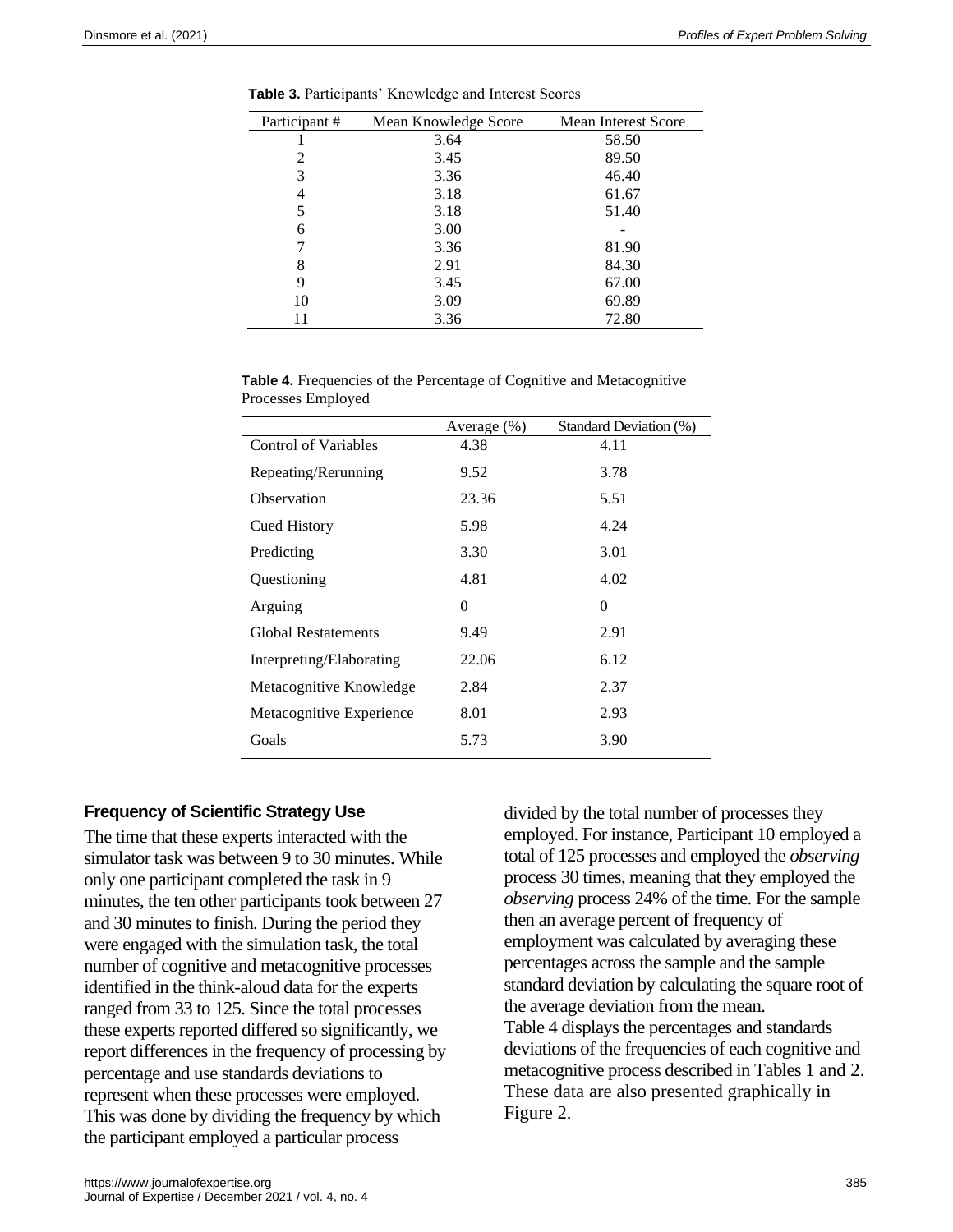

**Figure 2.** Typical employment of cognitive and metacognitive processes during the task.

Overall, these experts employed the *interpretative/elaborative* and *observation* processes most often (22% and 23% respectively). In contrast, *arguing* and *predicting* were rarely employed (0% and 3% respectively). For the most part, deviations in how often these experts employed these processes was quite low ranging from 2.37% for metacognitive knowledge to 6.12% for interpretation/elaboration. This suggests that the experts across this sample were relatively homogenous in how frequently they employed these particular strategies. However, there were individuals who demonstrated some divergent processing patterns. For example, Participant 3 employed no *control of variables* processes (i.e., changing an input variable to see what happens to an output variable), while Participant 4 employed that particular process more often (13 times or 12% their total processing).

With regard to levels of processing, these experts relied on deep-level processing more often (45.65%) than surface-level processing (37.27%), and they engaged in metacognitive processes 16.58% of the time. This deep-tosurface distribution is theoretically more aligned with high competence than expertise in the MDL, but it is likely attributable to the novel of simulation task and the fact that it was not specifically in these experts' fields. Further, while difference in the relative frequency of deep to surface processes was small for participants (*SD* for levels of processing between 6.24 and 8.68), there were atypical patterns e recorded. For example, Participant 1 employed surface-level processes more often than deep-level (52% versus 33% respectively). Additionally, some experts relied more heavily on metacognitive than cognitive processing, whereas Participant 5 metacognitive processes encompassed 24% of the total.

#### **Conditional Use of Science Strategies**

Conditional use (i.e., *when* the strategies were used) for the entire sample is represented in Figure 2 by the horizontal positioning of the bars. As these data suggest, the experts in this study typically employed one metacognitive process (i.e., goals) and two cognitive processes (i.e., control of variables and observation) earlier in the task. By comparison, metacognitive experiences and prediction were typically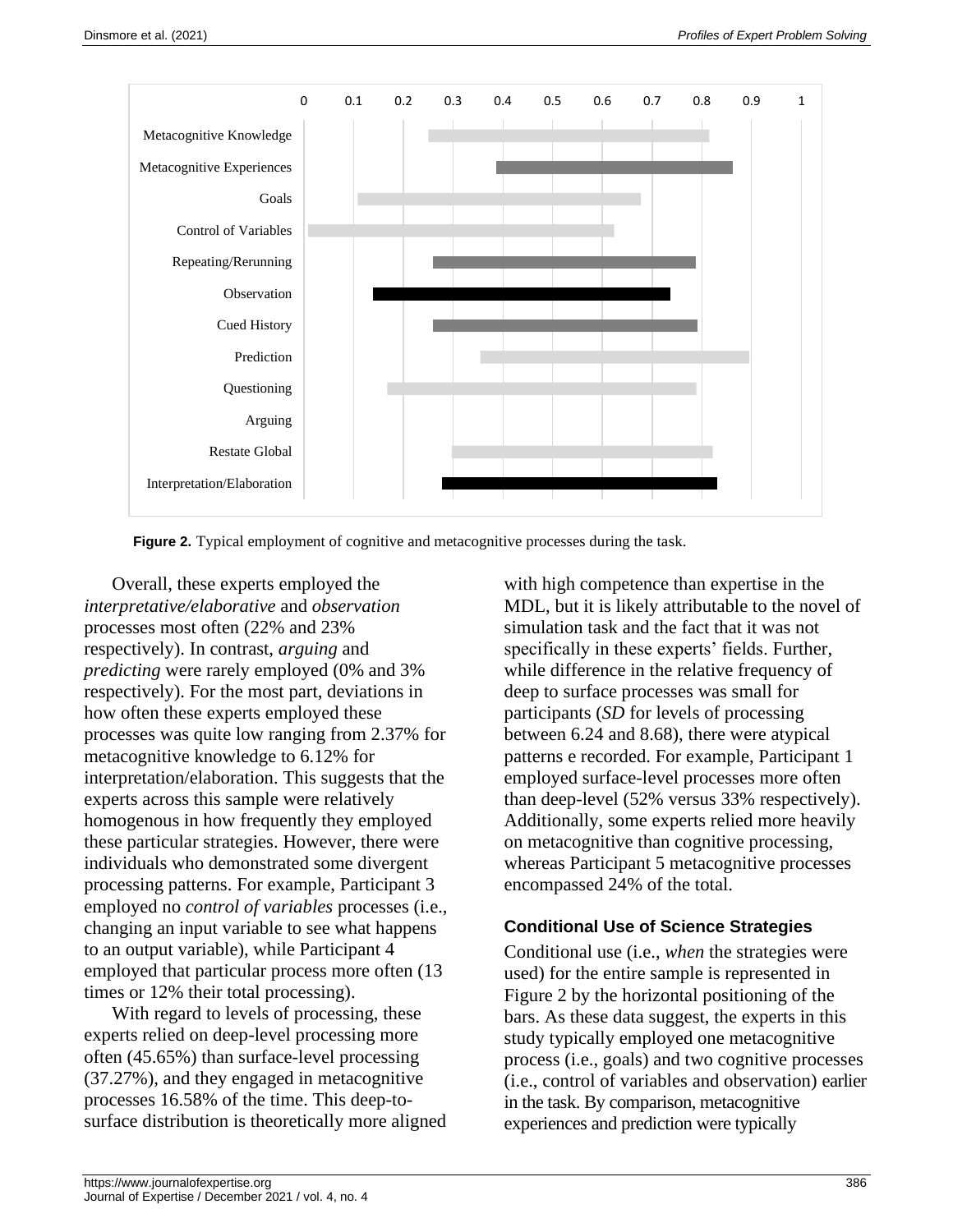employed later in the task. Again, referring to the sample as a whole, these processes were typically utilized across a large proportion of the task from beginning to end. One standard deviation of the use of these processes stretched across 47.57% of the task for metacognitive experiences (the shortest duration) to 61.52% of the task for control of variables (the longest duration).

Given this rather broad use of processing across the tasks, we next examined whether this variance was the result of certain individuals using a particular process during one period of the task (e.g., earlier) and another participant using that same process during another period of the task (e.g., later), or were the participants more homogenous in their use of these processes throughout all periods of the task as the sample means and standards deviations would suggest. An examination of each individual's use of strategy revealed that the group averages, with regard to conditionality, held across most of the participants with a few exceptions. For example, Participant 1 was atypical because even though the participant did employ the control of variables process, the participant only did so for a very short duration. Participant 3 did not employ the control of variables process at all, instead this participant began employing the cued history process very early on in the simulation, which was atypical for these experts. The processing patterns of Participants 1 and 3 are represented in Figure 3.

#### **Relation of Profiles to the Scientific Explanations**

Our final research question concerned the relation between these experts' processing profiles and the quality of their explanations. Data from our assessment of the experts' explanations are graphically represented in Figure 4, with precision on the vertical axis (with more precise explanations higher on the axis than less precise explanations) and openness on the horizontal axis (with more open explanations on the right and less open explanations on the left). As expected, all experts produced explanations that were at least reasonably precise, meaning their explanations had a relatively good fit to the data

they generated from the stimulation. In other words, all of these models were plausible explanations of the phenomena in the Black Box; however, some were certainly more precise than others as depicted in the graph. Thus, the designations of higher or lower precision indicated in Figure 4 must be understood as rather finegrained distinctions among the explanations produced by experts. If those in acclimation were included, we would fully expect explanations from this group to include models that were more imprecise than these experts.

There were, however, larger differences among these experts with regard to openness. Approximately half of the explanations were positioned on the left-hand side of the graph, indicating that only one possible explanation was generated from the data. The other half of these experts developed multiple explanations to fit the data they recorded. One discipline-specific difference that stands out is that the psychology experts, who developed less precise explanations on average, were more likely to hold open the notion that multiple explanations were certainly possible.

To examine differences in the experts' explanations in relation to the cognitive and metacognitive processes recorded in their thinkalouds, we first identified the experts who constructed the more theoretically viable explanation (more precise and more open) and those producing the less viable models (less precise and less open) as one would expect from higher quality scientific model building (Cartier, et al., 2005; Lederman et al., 2002). We then compared those experts' processing profiles to the indicators of explanation quality. The resulting comparisons profiles appear in Figure 5 with Participants 3 and 6 representing the more viable explanations and Participants 4 and 8 representing the less viable explanations. The noticeable similarities in the four profiles displayed in Figure 5 are another reminder that these are comparisons among science experts and are likely more constrained than might be the case for samples of non-experts.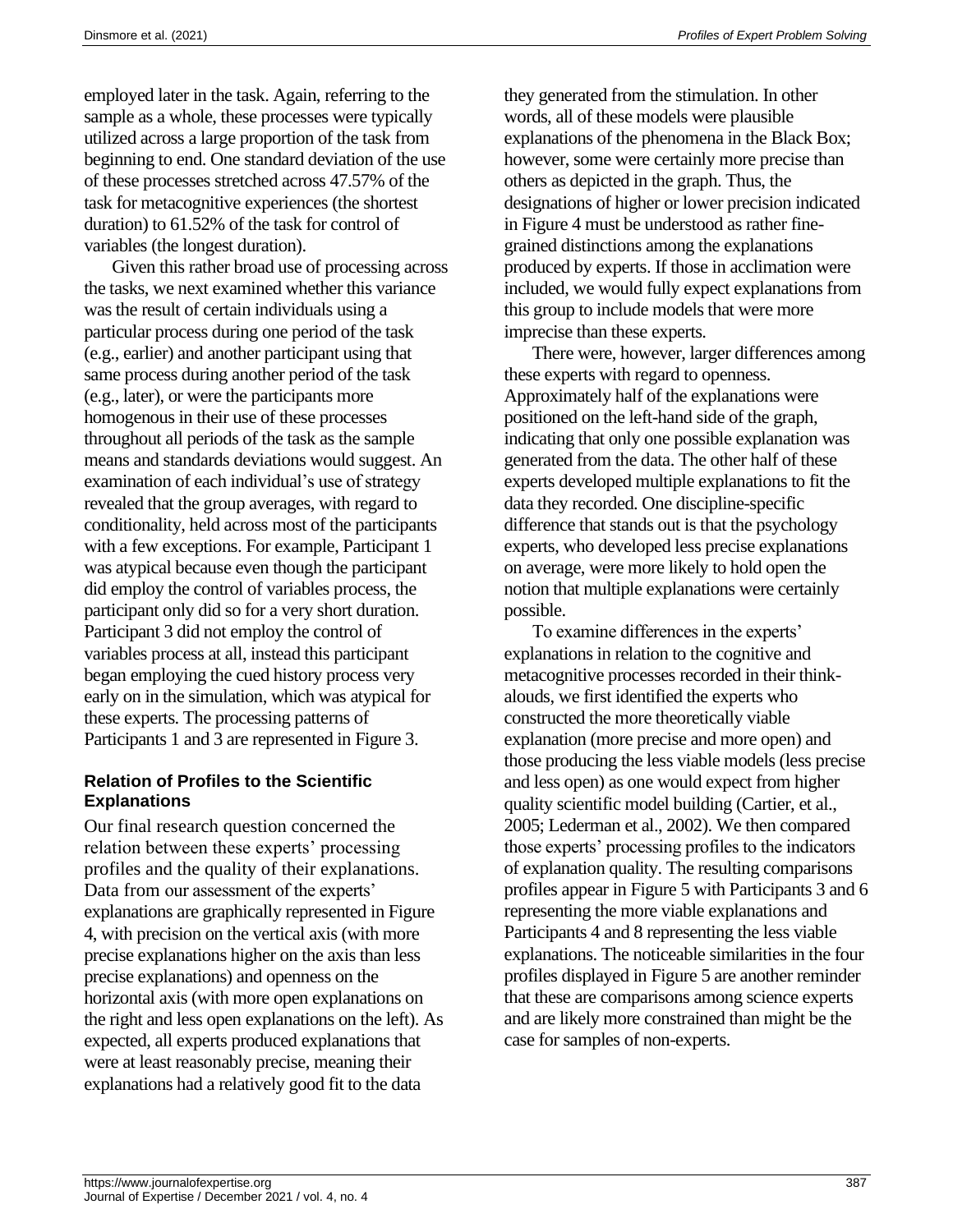



 **Figure 3.** Processing profiles for Participants 1 and 3.



**Figure 4.** Plausibility and openness of the experts' theoretical models by discipline. **Note:** CHEM = chemistry; BIO = biology; PHY = physics; PSY = psychology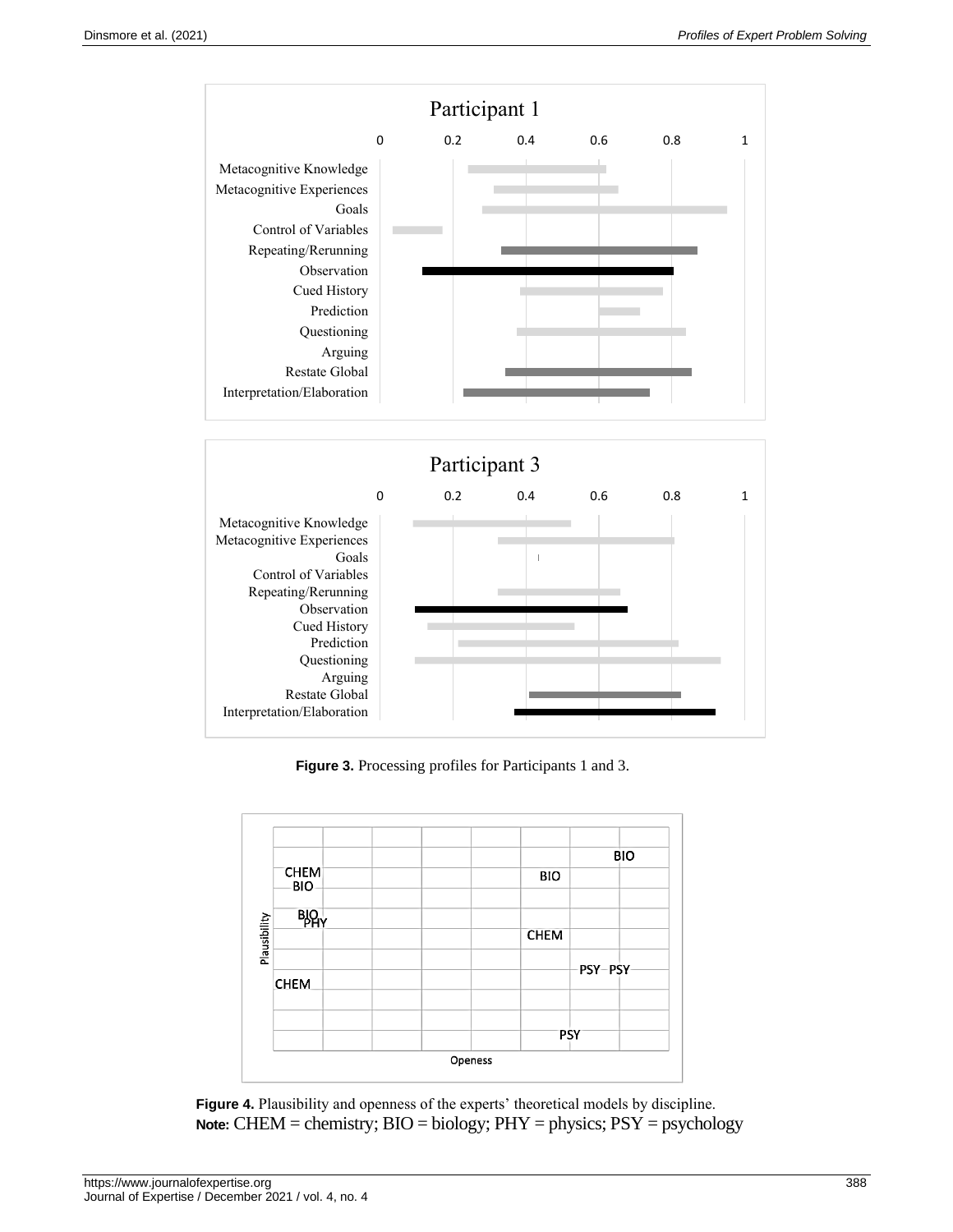

**Figure 5.** Processing profiles for more successful experts (Participants 3 & 6) and less successful experts (Participants 4 & 8).

Some differences, however, merit examination. First, Participants 3 and 6 reported a heavy reliance on the interpreting/evaluating and observing processes. Participant 4, on the other hand, did not rely as heavily on the observing process and used the interpretation/elaboration process for a shorter duration. This is contrasted with the profile of Participant 8, who did rely on the interpretation/elaboration and observation processes with about the same duration as Participants 3 and 6, yet this expert generally relied on fewer processes with greater frequency than either Participants 3 or 6. Additionally, for Participant 8, these differences in the processing profile may have been reflective of more limited science background. In fact, among this select group of experts, this individual received the lowest score on their science knowledge measure and their explanation.

## **Conclusions and Implications**

Our goal in this investigation was to delve into the cognitive and metacognitive processing profiles of 11 science experts engaged in solving a complex, novel simulation task outside their discipline of scientific expertise. Because the group we observed in this study was very select, we had to find creative methods to gather, analyze, and report the profiles that emerged. We are also well aware of the limits on generalizability for this study because of the size and uniqueness of our sample. That being said, we were able to uncover patterns in these experts' problem-solving performance that were both revealing and informative.

Foremost, we found that with certain modifications and exceptions, these 11 science experts retained many of the attributes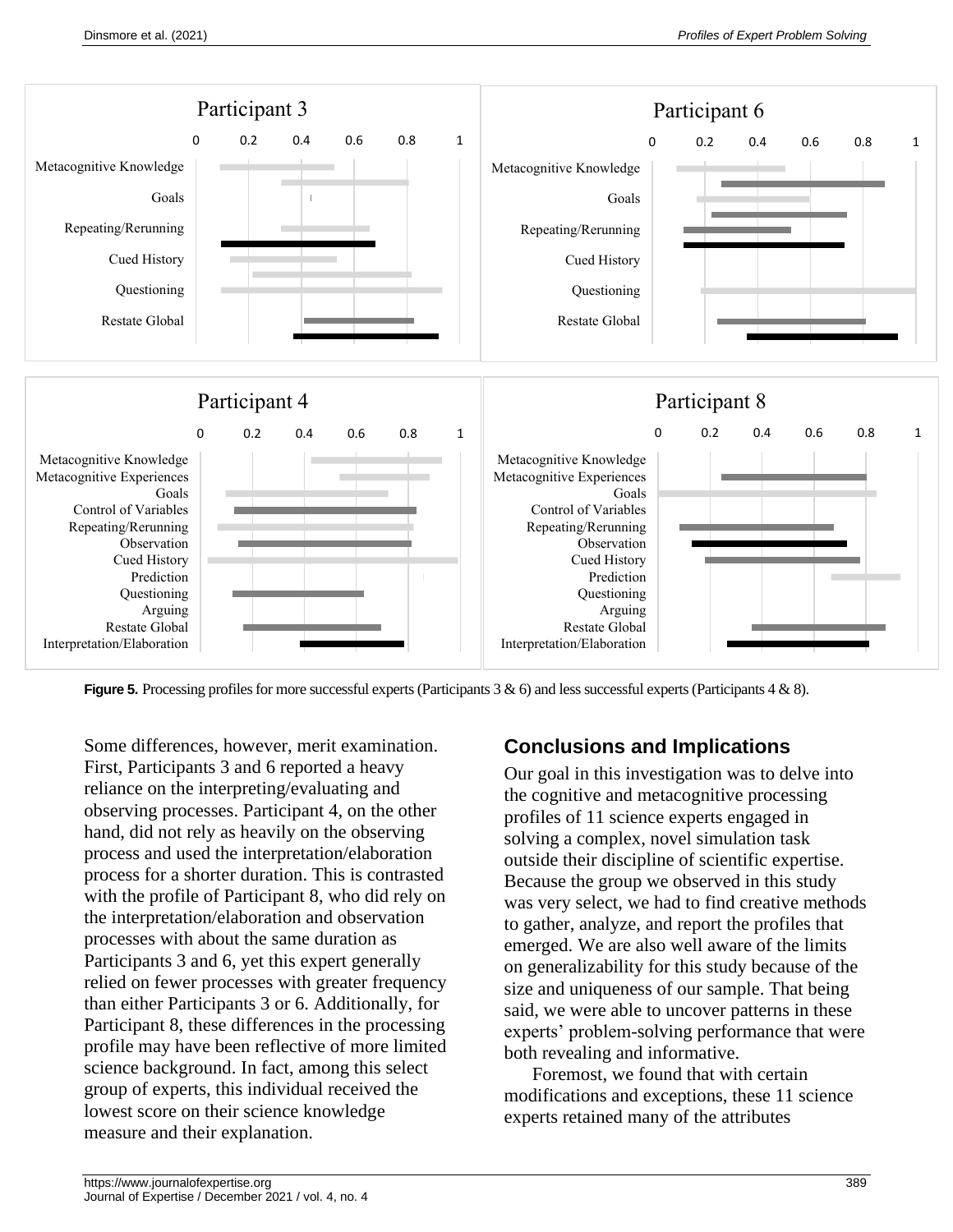indicative of expertise. For one, the overall frequency of surface-level strategies documented was more consistent with those in the higher levels of competence rather than in expertise. For another, there were explanations produced that, while certainly adequate, were not as precise or open as might be expected for experts. Yet, it must be remembered that our willing participants were asked to undertake a novel and complex simulation task that was not in their discipline of expertise.

What we also determined from our analysis was how much more alike than different these 11 science experts were, despite the diversity of their disciplinary roots. Yet there were still relevant distinctions that merited consideration. For instance, the frequency and conditional use of cognitive and metacognitive processes uncovered in the think-aloud data and graphically displayed in the results demonstrated dynamic processing, a finding consistent with the literature of strategic processing (Dinsmore, 2017; Bonner, 2013; Carr & Alexeev, 2011). Thus, consistent with the MDL, these experts were both adaptive and flexible in their use of cognitive and metacognitive processes. Indeed, we observed many patterns of processing that represented cyclical sequences of strategy use and adjustment when that cycle began to break down.

Moreover, by means of fine-grained analysis, we could identify individual experts who were more or less successful at producing an explanation that was a good fit with the data they collected. There were also certain experts who were content with a single, adequate explanation, while others continued to probe for alternative and better models to explain the phenomenon the Black Box represented. Of course, there is no way to ascertain from this study whether such variability in strategy profiles or explanations was reflective of characteristics of the individual experts or of the disciplines from which they come. This is a question that warrants further exploration—and a topic to which we turn next.

#### **Implications for Research**

In pondering potential next steps in this program of research, we want to acknowledge certain methodological challenges that researchers should be prepared to confront. One especially daunting challenge relates to the time and labor demands involved in collecting, transcribing, and interpreting the think-aloud data, which served as our principal information source. It is understandable why researchers often rely on self-report measures in lieu of think- alouds, particularly when they wish to gather information from large numbers of participants or those less willing to expose their thinking than experts. However, self-reports of cognitive and metacognitive processing have long been viewed as questionable data sources (Dinsmore et al., 2008; Veenman et al., 2006; Winne & Perry, 2000). Thus, it seems that researchers must continue to explore methodological alternatives, unless they are willing to commit the time and energy required to tackle thinkalouds protocols.

In addition to collecting more data on experts, there is also a need to compare these expert profiles to profiles of those in acclimation and competence. One particular strength of the MDL as a theoretical framework is the ability to use that lens to describe how these profiles are expected to change over the course of learners' academic development. For example, would we find that those in acclimation exhibit a strong dependency on surface-level strategies, as the MDL predicts, while those in competence demonstrated more variable use of both surface and deep strategies during task performance? Further, what might we expect for the conditional use of these strategies for acclimating and competent learners?

Finally, we return to a discussion of the developmental nature of the MDL as well as other framework of expertise (e.g., Feltovich et al., 2006). While the MDL encompasses the more formally schooled development of constructs such as knowledge, interest, and strategies, and other frameworks that delve deeply into the "rich instrumental experiences in the world and extensive practice," (Feltovich et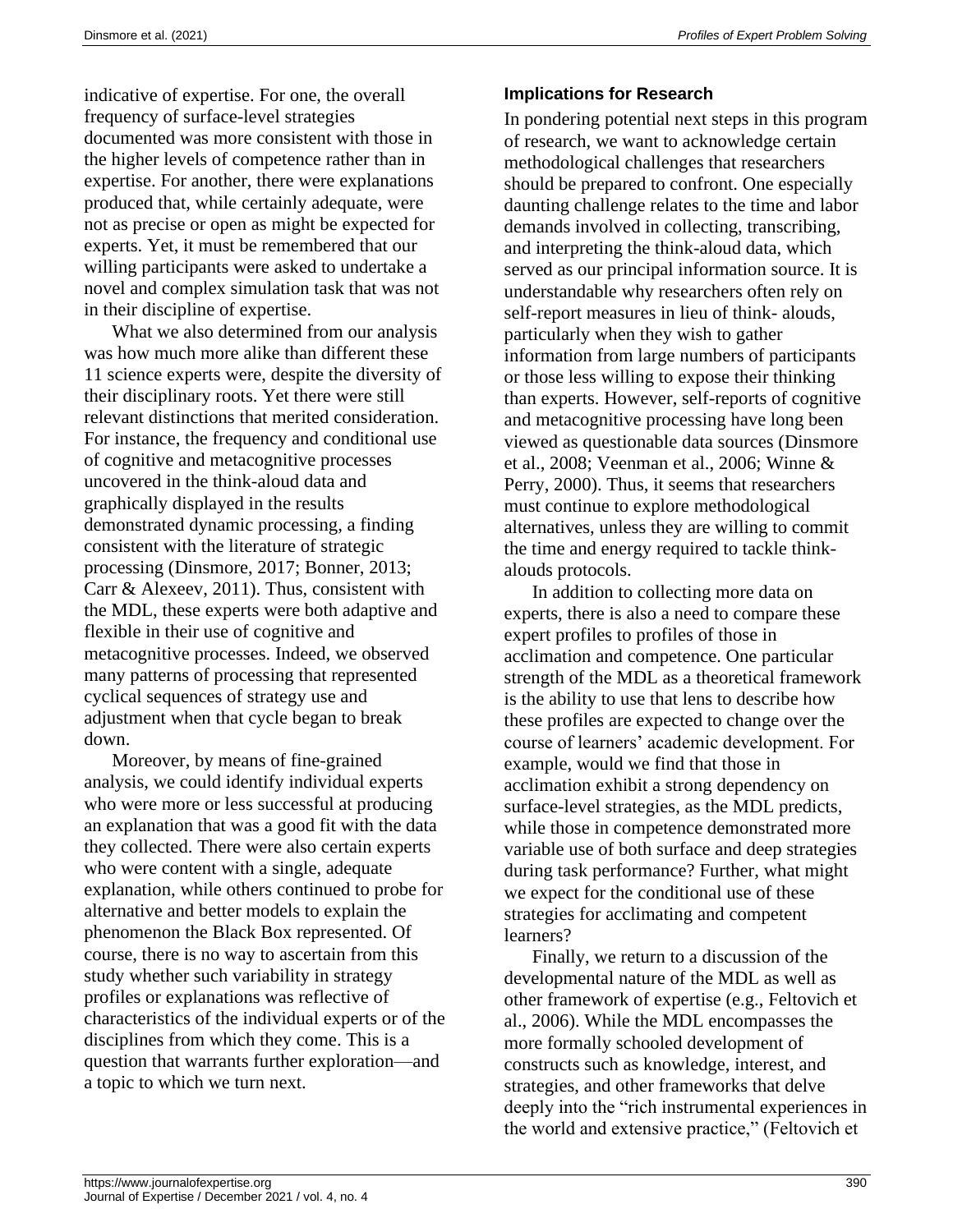al., 2006, p. 46) should also be explored. In other words, what experiences in the disciplines under study here (e.g., biology versus psychology) may result in better or worse problem-solving outcomes in experts in that field?

Whatever methods and measures researchers elect to employ, and whether they choose to focus on experts in domains or those at other points in their academic development, it is our hope that the literature into the strategic profiles evidenced during problem solving will continue to expand. There is so much more to learn about the strategic patterns that learners exhibit when solving both novel and familiar problems, as well as problems that vary in complexity and structuredness. Similarly, there is still much more we do not understand about the variability or consistency of students' strategic profiles as they move from one problem to another or from one academic domain to another.

#### **Implications for Educational Practice**

Because of the very exploratory nature of this investigation and the select group of participants involved, we are somewhat hesitant to forward implications for educational practice. Nonetheless, there are recommendations that we feel justified in proposing based not solely on the evidence in this study but made in conjunction with related research. Those recommendations pertain to the utility of physical simulations, like the Black Box activity, to provoke students' scientific habits of mind and behavior. Specifically, because of their novelty and ill-structuredness, simulations like the Black Box can be motivational tools (Chang et al., 2010; Garris et al., 2002; Koh et al., 2010). They can also encourage students to observe and gather data, to speculate about unseen mechanisms more freely, to attempt building explanatory models that make sense of their observations and their data. Moreover, students in these contexts are free to engage in these valued activities without the expectation of knowing the "correct" answer offhand, or without undue stress of already possessing the "right" background knowledge.

In other words, the Black Box is a task that has the potential to be an activity not only for documenting expert performance, but also for analyzing those in acclimation or competence. What can be learned about acclimating and competent learners' problem solving and strategy use when engaged in the task and the scientific explanations that they generate as a result can serve as the basis for learning experiences that enhance or reinforce the performance patterns that are identified. In addition, while physical and computer simulations are most often used in STEM domains (Scalise et al., 2011), the ability to engage in effective problem solving when tasks are novel, complex, and ill-structured is prized in all academic domains (e.g., Shin et al., 2003; Simon, 1973). Thus, the more that can be garnered about students' problem-solving approaches and strategic profiles, the more educators can devise meaningful and appropriate learning environments the allow students to progress in their academic development (e.g., NRC, 1996).

In sum, we humbly offer this initial study as a sacrificial first step into building rich and diverse learner profiles that encompass not only patterns in strategy use but also incorporate information on learners' knowledge, interests, and the quality of outcomes they ultimately produce. It is our hope that these initial conclusions pave the path toward better understanding, and ultimately, improved scientific practice in both formal and informal educational contexts.

# **Authors' Declaration**

The authors declare that there are no personal or financial conflicts of interest regarding the research in this article.

The authors declare that they conducted the research reported in this article in accordance with the [Ethical Principles](https://www.journalofexpertise.org/manuscript_submission.html) of the Journal of Expertise.

The authors declare that they are not able to make the dataset publicly available but are able to provide it upon request.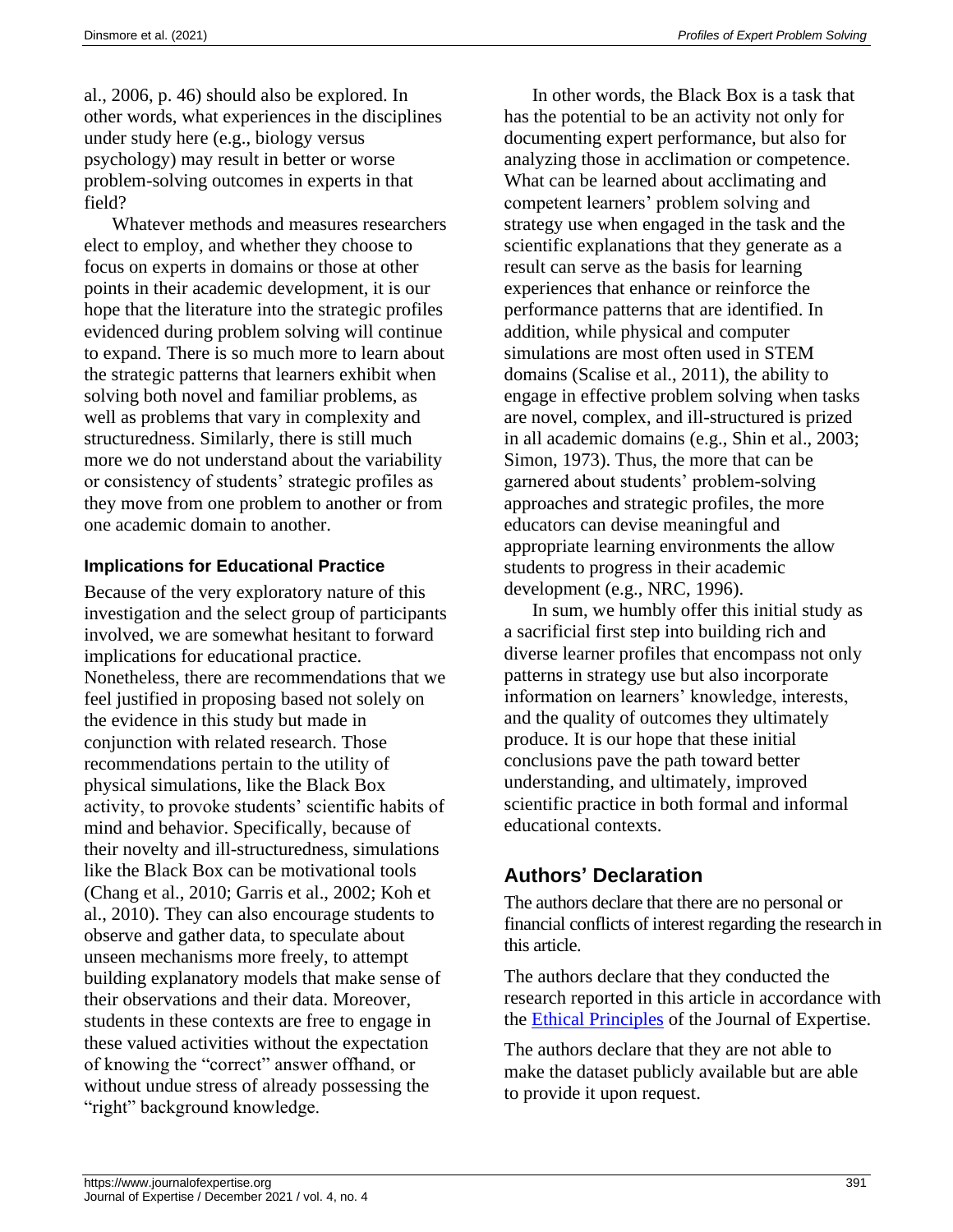# **ORCID iDs**

Daniel L. Dinsmore https://orcid.org/0000-0001-5456-0482

Brian P. Zoellner https://orcid.org/ 0000-0002-0647-3197

Patricia A. Alexander https://orcid.org/0000-0001-7060-2582

# **References**

- Alexander, P. A. (1997). Mapping the multidimensional nature of domain learning: The interplay of cognitive, motivational, and strategic forces. In M. L. Maehr & P. R. Pintrich (Eds.), *Advances in motivation and achievement* (Vol. 10, pp. 213-250). Greenwich, CT: JAI Press.
- Alexander, P. A. (2004). A model of domain learning: Reinterpreting expertise as a multidimensional, multistage process. In D. Y. Dai & R. J. Sternberg (Eds.), *Motivation, emotion, and cognition: Integrative perspectives on intellectual functioning and development* (pp. 273–298). Mahwah, NJ: Erlbaum.
- Alexander, P. A., Murphy, P. K., & Kulikowich, J. M. (1998). What responses to domainspecific analogy problems reveal about emerging competence: A new perspective on an old acquaintance. *Journal of Educational Psychology*, *90*, 397–406.
- Alexander, P. A., Sperl, C. T., Buehl, M. M., Fives, H., & Chiu, S. (2004). Modeling domain learning: Profiles from the field of special education. *Journal of Educational Psychology, 96*, 545-557*.*
- American Association for the Advancement of Science (AAAS). (1989). *Science for all*

*Americans: A Project 2061 report on literacy goals in science, mathematics, and technology*.

Washington, D.C: American Association for the Advancement of Science.

American Association for the Advancement of Science (AAAS). (1993). *Project 2061: Benchmarks for science literacy*. New York: Oxford University Press. http://www.project2061.org/publications/bsl/ Bonner, S. M. (2013). Mathematics strategy use in solving test items in varied formats. *The Journal of Experimental Education*, *81*, 409- 428.

- Brown, A. L., & Campione, J. C. (1990). Communities of learning and thinking, or a context by any other name. In D. Kuhn (Ed.), *Developmental perspectives on teaching and learning thinking skills: Contributions to human development* (Vol. 21, pp 108-126). New York: Karger.
- Carr, M., & Alexeev, N. (2011). Fluency, accuracy, and gender predict developmental trajectories of arithmetic strategies. *Journal of Educational Psychology, 103*, 617-631.
- Cartier, J., Passmore, C, Stewart, J., & Willauer, J. (2005). Involving students in realistic scientific practice: Strategies for laying epistemological groundwork. In R.Nemirovsky, A. S. Roseberry, J. Soloman, & B.Warren, (Eds.), *Everyday matters in science and mathematics*. Mahwah, NJ: Erlbaum.
- Chang, Y. C., Peng, H. Y., & Chao, H. C. (2010). Examining the effects of learning motivation and of course design in an instructional simulation game. *Interactive Learning Environments*, *18*, 319-339.
- De Jong, T., & Van Joolingen, W. R. (1998). Scientific discovery learning with computer simulations of conceptual domains. *Review of Educational Research*, *68*, 179-201.
- Dinsmore, D. L. (2017). Towards a dynamic, multidimensional model of strategic processing. *Educational Psychology Review, 29*(2)*,* 235-268.

https://doi.org/10.1007/s10648-017-9407-5

- Dinsmore, D. L., & Alexander, P. A. (2016). A multidimensional investigation of deep-level and surface-level processing. *Journal of Experimental Education, 84*(2)*,* 213-244. https://doi.org/10.1080/00220973.2014.9791 26
- Dinsmore, D. L., Alexander, P. A., & Loughlin, S. M. (2008). Focusing the conceptual lens on metacognition, self-regulation, and selfregulated learning. *Educational Psychology Review, 20,* 391-409. doi: 10.1007/s10648- 008-9083-6

online/index.php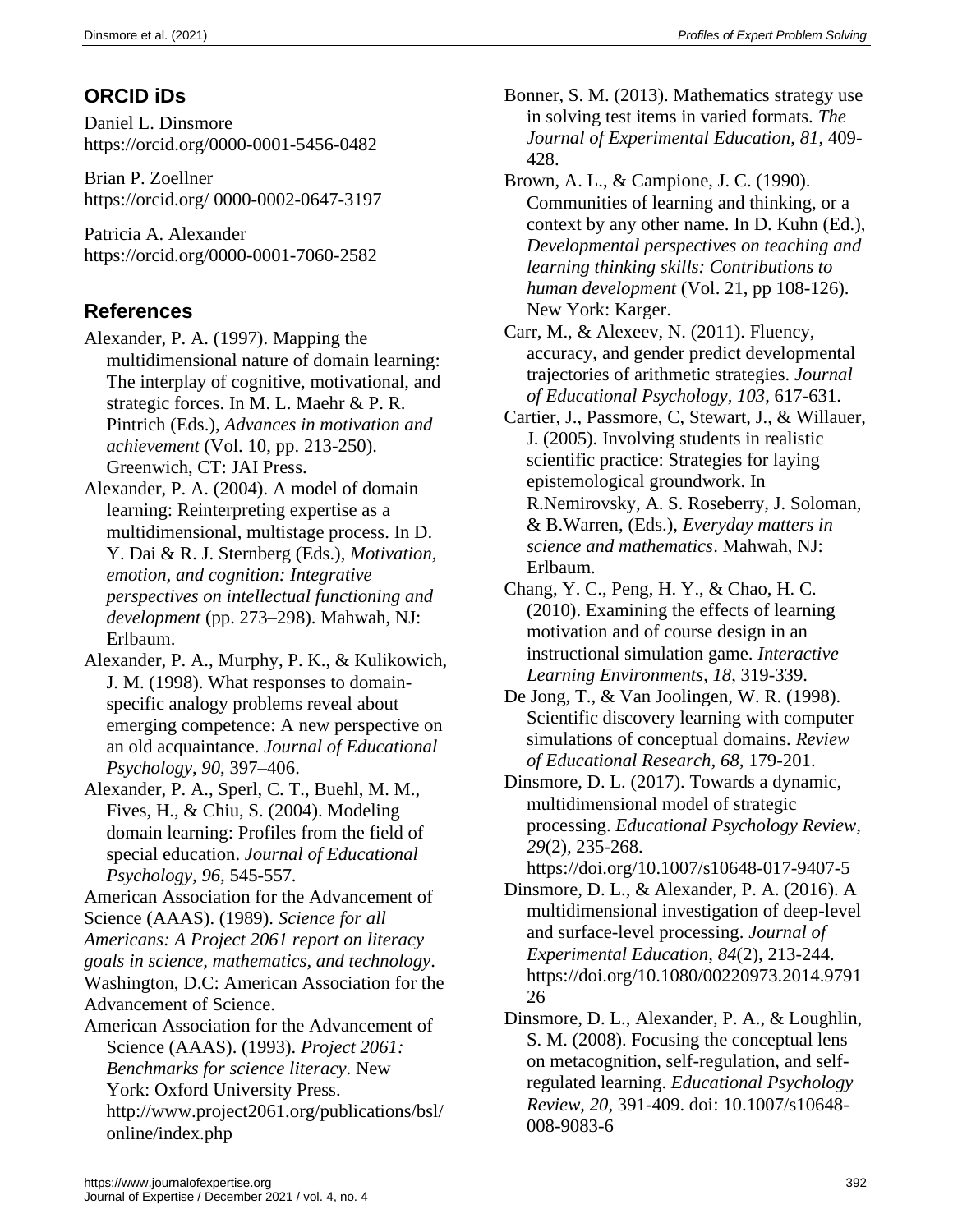- Dinsmore, D. L., & Dumas, D. G. (in press). Learning to be an expert: The 4D framework of expertise development. To appear in A. O'Donnell, N. Barnes, & J. Reeve (Eds.), *Oxford Handbook of Educational Psychology*. Oxford University Press. https://doi.org/10.1093/oxfordhb/978019984 1332.001.0001
- Dinsmore, D. L., Loughlin, S. M., Parkinson, M. M., & Alexander, P. A. (2015). The effects of persuasive and expository text on metacognitive monitoring and control. *Learning and Individual Differences, 38,* 54- 60.
	- https://doi.org/10.1016/j.lindif.2015.01009
- Dinsmore, D. L., & Zoellner, B. P. (2018). The relation between cognitive and metacognitive strategic processing during science simulations. *British Journal of Educational Psychology, 88*(1), 95-117*.* https://doi.org/10.1111/bjep.12177
- Dunbar, K., & Blanchette, I. (2001). The in vivo/in vitro approach to cognition: the case of analogy. *Trends in Cognitive Sciences, 5*, 334-339. doi:10.1016/S1364- 6613(00)01698-3
- Ericsson, K. A. (2006). Protocol analysis and expert thought: Concurrent verbalizations of thinking during experts' performance on representative tasks. In K. A. Ericsson, N. Charness, P. J. Feltovich, & R. R. Hoffman (Eds.), *The Cambridge handbook of expertise and expert performance* (pp. 223-241). Cambridge, UK: Cambridge University Press.
- Feltovich, P. J., Prietula, M. J., & Ericsson, K. A. (2006). Studies of expertise from psychological perspectives. In K. A. Ericsson, N. Charness, R. R. Hoffman, & P. J. Feltovich (Eds.), *The Cambridge handbook of expertise and expert performance* (pp. 41- 67). Cambridge: Cambridge University Press.
- Flavell, J. H. (1979). Metacognition and cognitive monitoring: A new area of cognitive–developmental inquiry. *American Psychologist*, *34*, 906-911.
- Fountain, L. (2017) *Relations among topic knowledge, individual interest, relational*

*reasoning, and critical thinking in maternity nursing*. College Park, MD: University of Maryland, College of Education.

- Garris, R., Ahlers, R., & Driskell, J. E. (2002). Games, motivation, and learning: A research and practice model. *Simulation & Gaming*, *33*, 441-467.
- Hofer, B. K. (2004). Epistemological understanding as a metacognitive process: Thinking aloud during online searching. *Educational Psychologist*, *39*, 43- 55.
- Hollinshead, B., & Yorke, M. (1981). *Simulation and games: the real and the ideal*. Dubuque, IA: Nichols Publishing Co.
- Jetton, T. L. (2018). The development of interest in within the Model of Domain Learning. In H. Fives & D. L. Dinsmore (Eds.), *The model of domain learning: Understanding the development of expertise* (pp. 80-98). New York: Routledge.
- Kitchner, K. S. (1983). Cognition, metacognition, and epistemic cognition. *Human Development*, *26*, 222- 232.
- Klahr, D., & Simon, H. A. (1999). Studies of scientific discovery: complementary approaches and convergent findings. *Psychological Bulletin, 125*, 524-543. doi:10.1037/0033-2909.125.5.524.
- Koh, C., Tan, H. S., Tan, K. C., Fang, L., Fong, F. M., Kan, D., ... & Wee, M. L. (2010). Investigating the effect of 3D simulationbased learning on the motivation and performance of engineering students. *Journal of Engineering Education*, *99*, 237-251
- Lederman, N., Abd-el-Khalick, F., Bell, R.L., & Schwartz, R.S. (2002). Views of Nature of Science Questionnaire: Towards valid and meaningful assessment of learners' conceptions of the nature of science. *Journal of Research in Science Teaching, 39*, 497– 521.
- Lee, H., Plass, J. L., & Homer, B. D. (2006). Optimizing cognitive load for learning from computer-based science simulations. *Journal of Educational Psychology*, *98*, 902-913.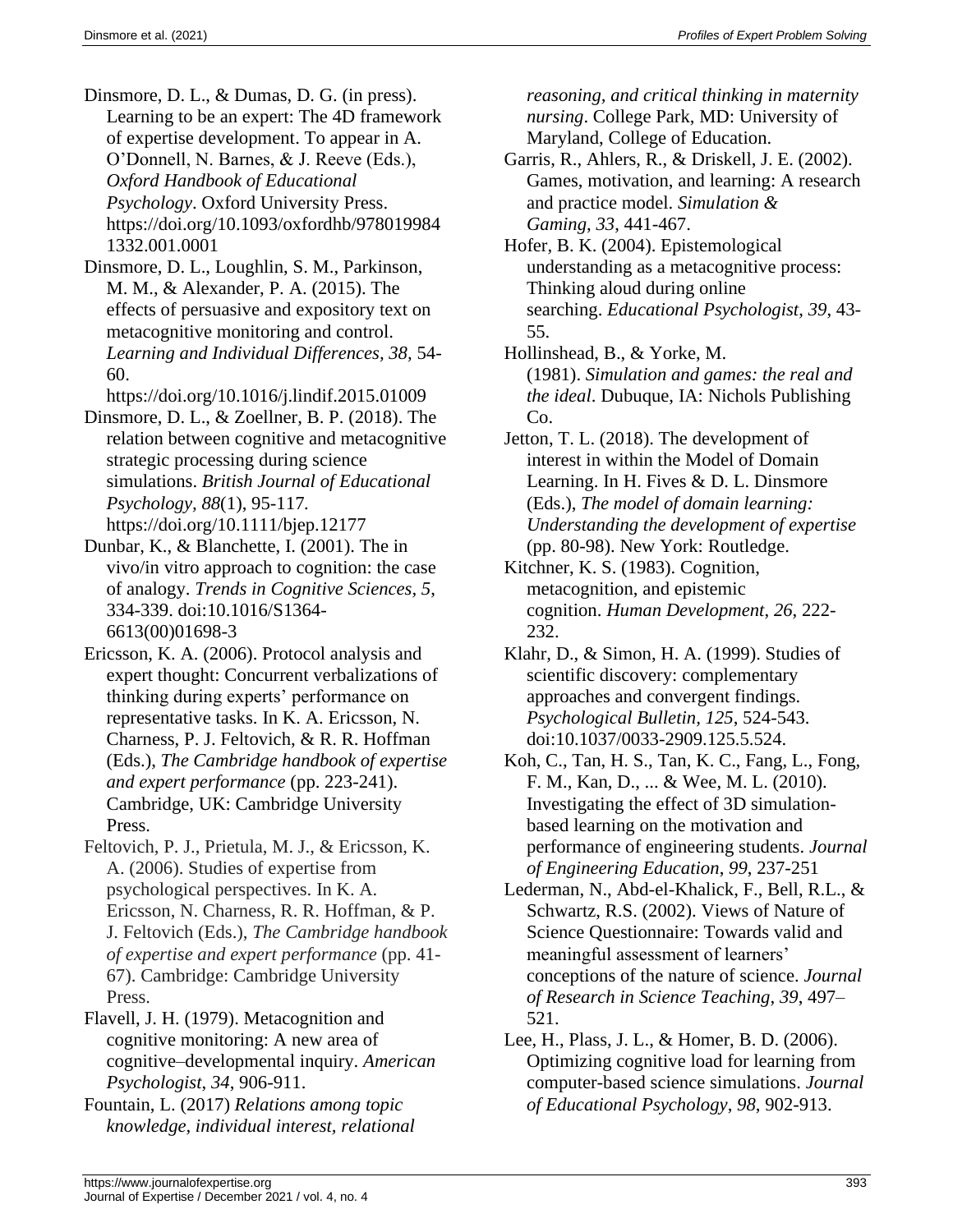- National Research Council. (1996). *National science education standards*. Washington, DC: National Academies Press.
- National Research Council. (2005). *How students learn: History, mathematics, and science in the classroom*. Washington, DC: The National Academies Press. https://doi.org/10.17226/10126.
- National Research Council. (2012). *A framework for K-12 science education: Practices, crosscutting concepts, and core ideas*. Washington, DC: The National Academies Press. https://doi.org/10.17226/13165.
- NGSS Lead States. (2013). *Next generation science standards: For states, by state*s. Washington, DC: The National Academies Press.
- Paletz, S. B., Kim, K. H., Schunn, C. D., Tollinger, I., & Vera, A. (2013). Reuse and recycle: The development of adaptive expertise, routine expertise, and novelty in a large research team. *Applied Cognitive Psychology*, *27*, 415-428.
- Quellmalz, E. S., Timms, M. J., Silberglitt, M. D., & Buckley, B. C. (2012). Science assessments for all: Integrating science simulations into balanced state science assessment systems. *Journal of Research in Science Teaching*, *49*, 363-393.
- Scalise, K., Timms, M., Moorjani, A., Clark, L., Holtermann, K., & Irvin, P. S. (2011). Student learning in science simulations: Design features that promote learning gains. *Journal of Research in Science Teaching*, *48*, 1050-1078.
- Schraagen, J. M. (1993). How experts solve a novel problem in experimental design. *Cognitive Science*, *17*, 285-309.
- Shin, N., Jonassen, D. H., & McGee, S. (2003). Predictors of well‐structured and ill‐ structured problem solving in an astronomy simulation. *Journal of Research in Science Teaching*, *40*, 6-33.
- Simon, H. A. (1973). The structure of ill structured problems. *Artificial Intelligence*, *4*, 181-201.
- Sternberg, R. J. (1998). Abilities are forms of developing expertise. *Educational Researcher*, *27*, 11-20.
- Veenman, M., & Elshout, J. J. (1999). Changes in the relation between cognitive and metacognitive skills during the acquisition of expertise. *European Journal of Psychology of Education*, *14*, 509-523.
- Veenman, M. V., Van Hout-Wolters, B. H., & Afflerbach, P. (2006). Metacognition and learning: Conceptual and methodological considerations. *Metacognition and Learning*, *1*, 3-14.
- Voss, J. F. (1987). Learning and transfer in subject-matter learning: A problem-solving model. *International Journal of Educational Research, 11*, 607-622.
- Weisberg, R. W. (2006). Modes of expertise in creative thinking: Evidence from case studies. In K. A. Ericsson, N. Charness, P. J. Feltovich, & R. R. Hoffman (Eds.), *The Cambridge handbook of expertise and expert performance* (pp. 761-787). New York: Cambridge University Press.
- Winne, P. H., & Perry, N. E. (2000). Measuring self-regulated learning. In M. Boekaerts, P. R. Pintrich, & M. Zeidner (Eds.), *Handbook of self-regulation* (pp. 531-566). San Diego, CA: Academic Press.
- . Submitted: 17 May 2021 Revision submitted: 8 January 2022 Accepted: 10 January 2022

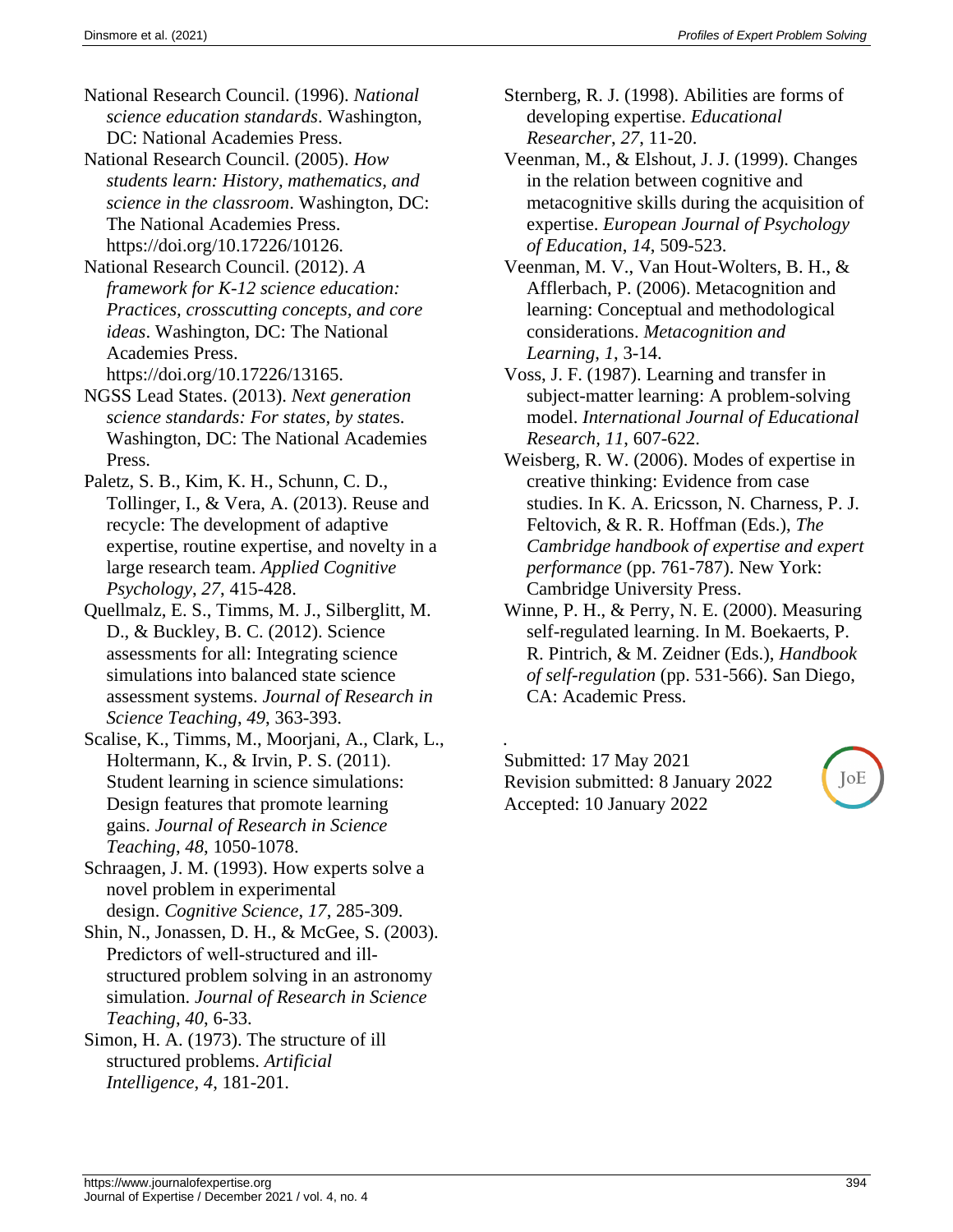



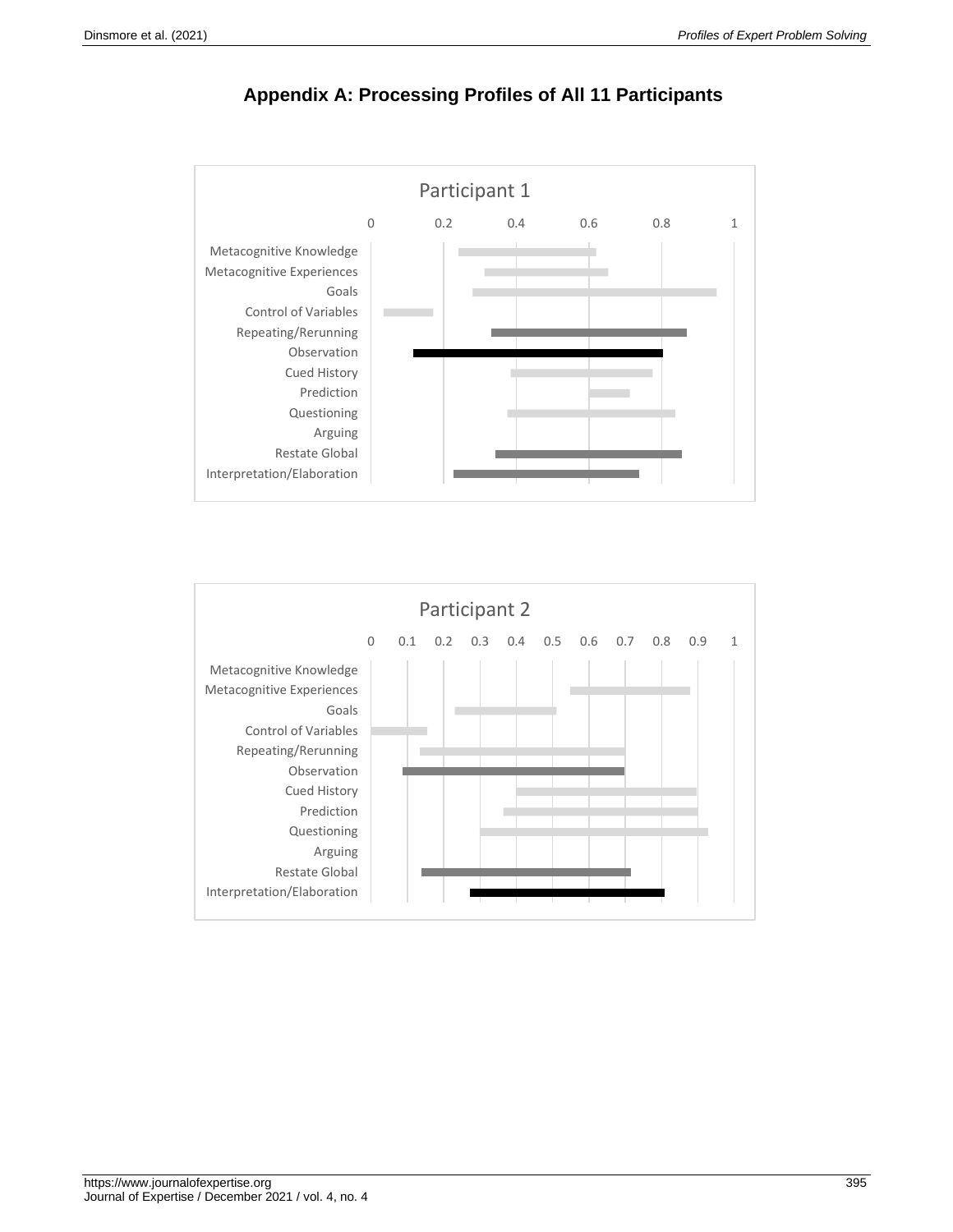

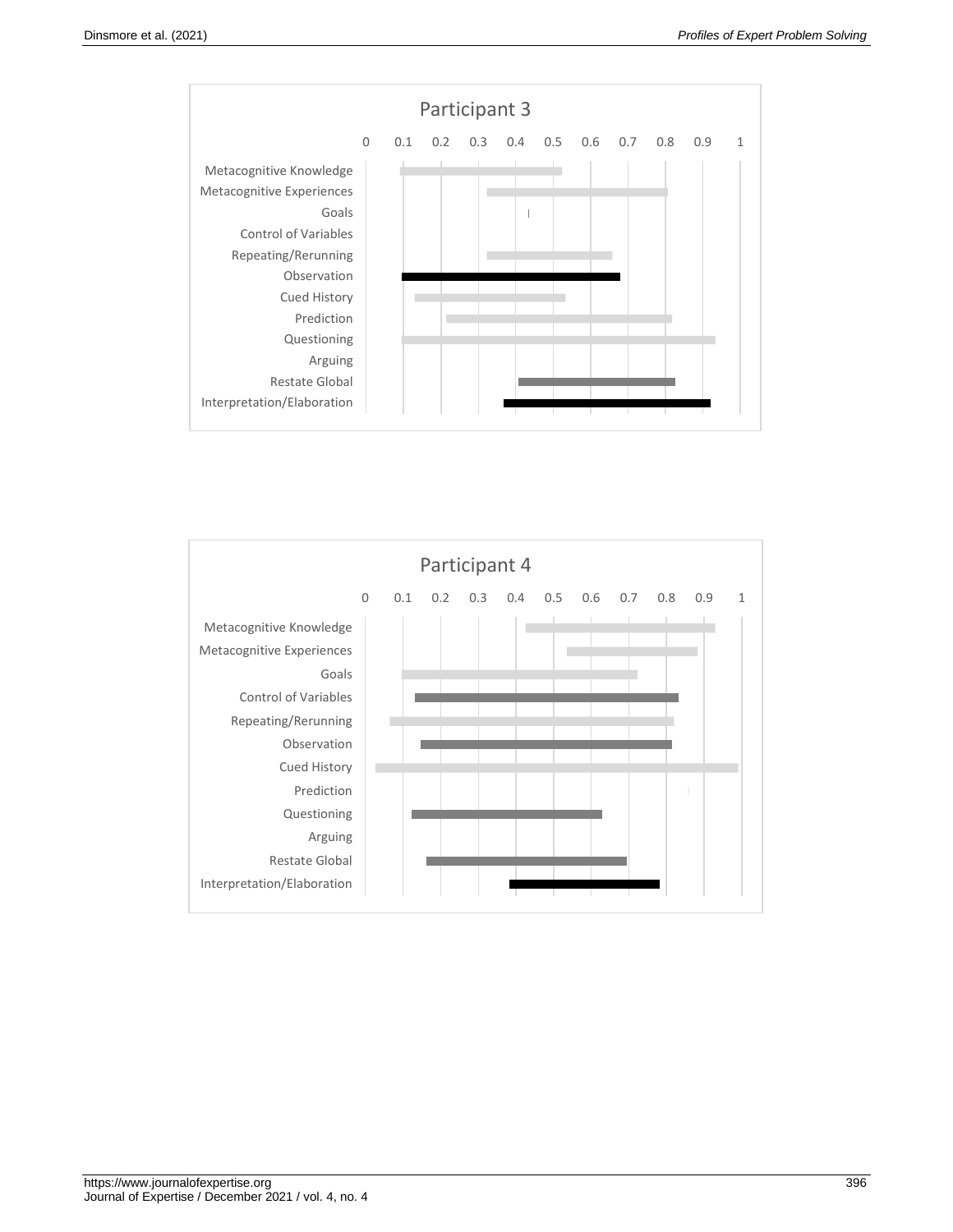

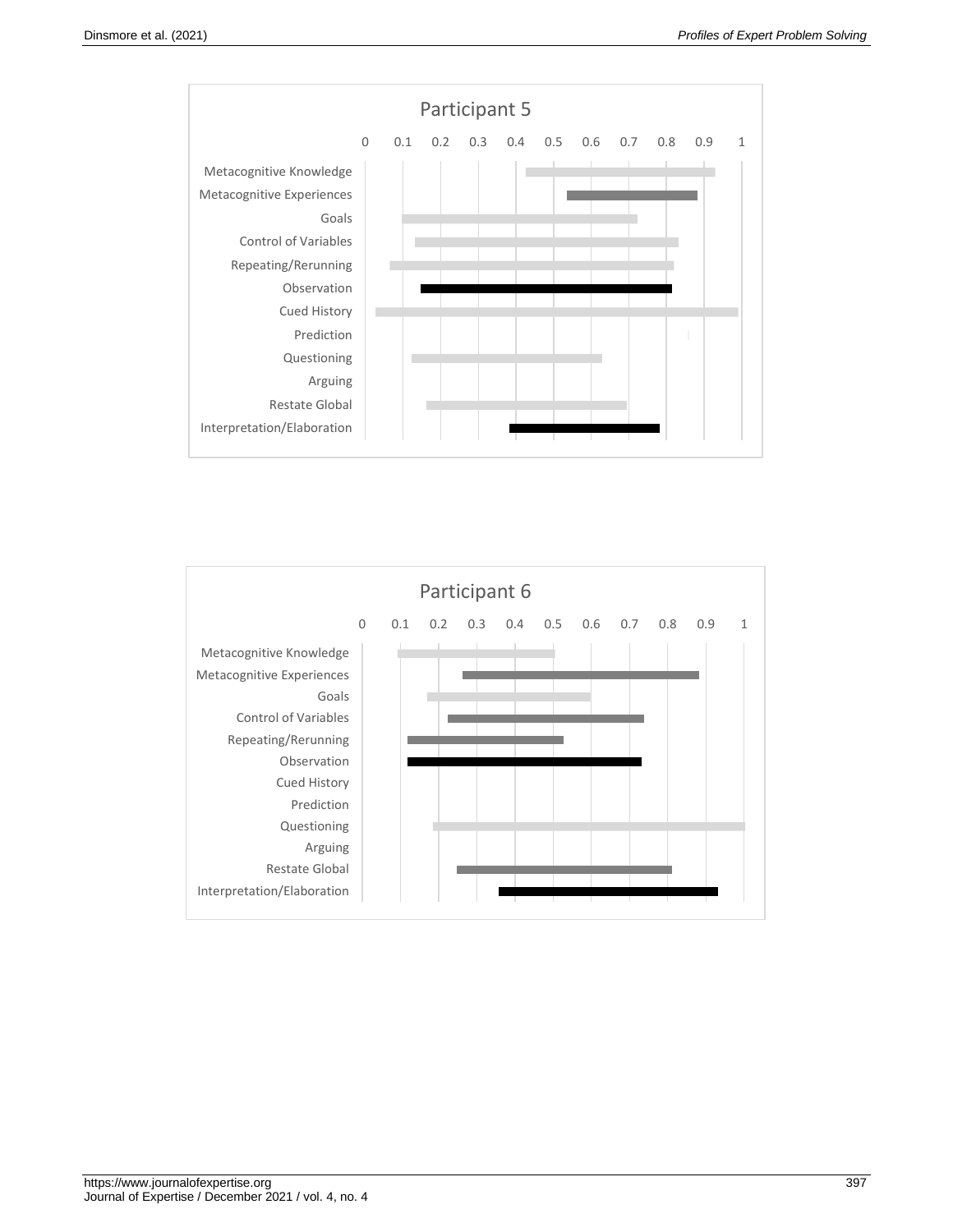

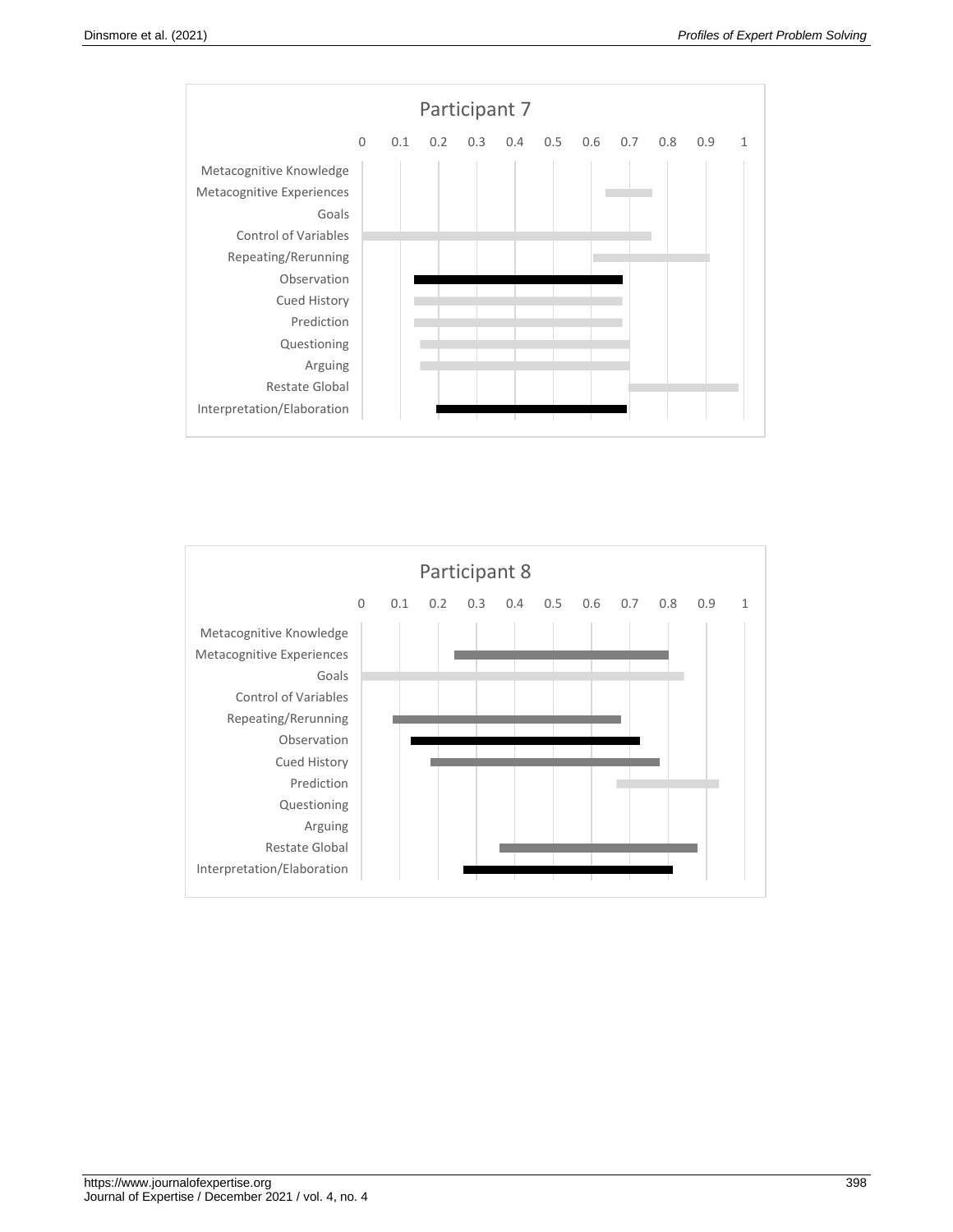